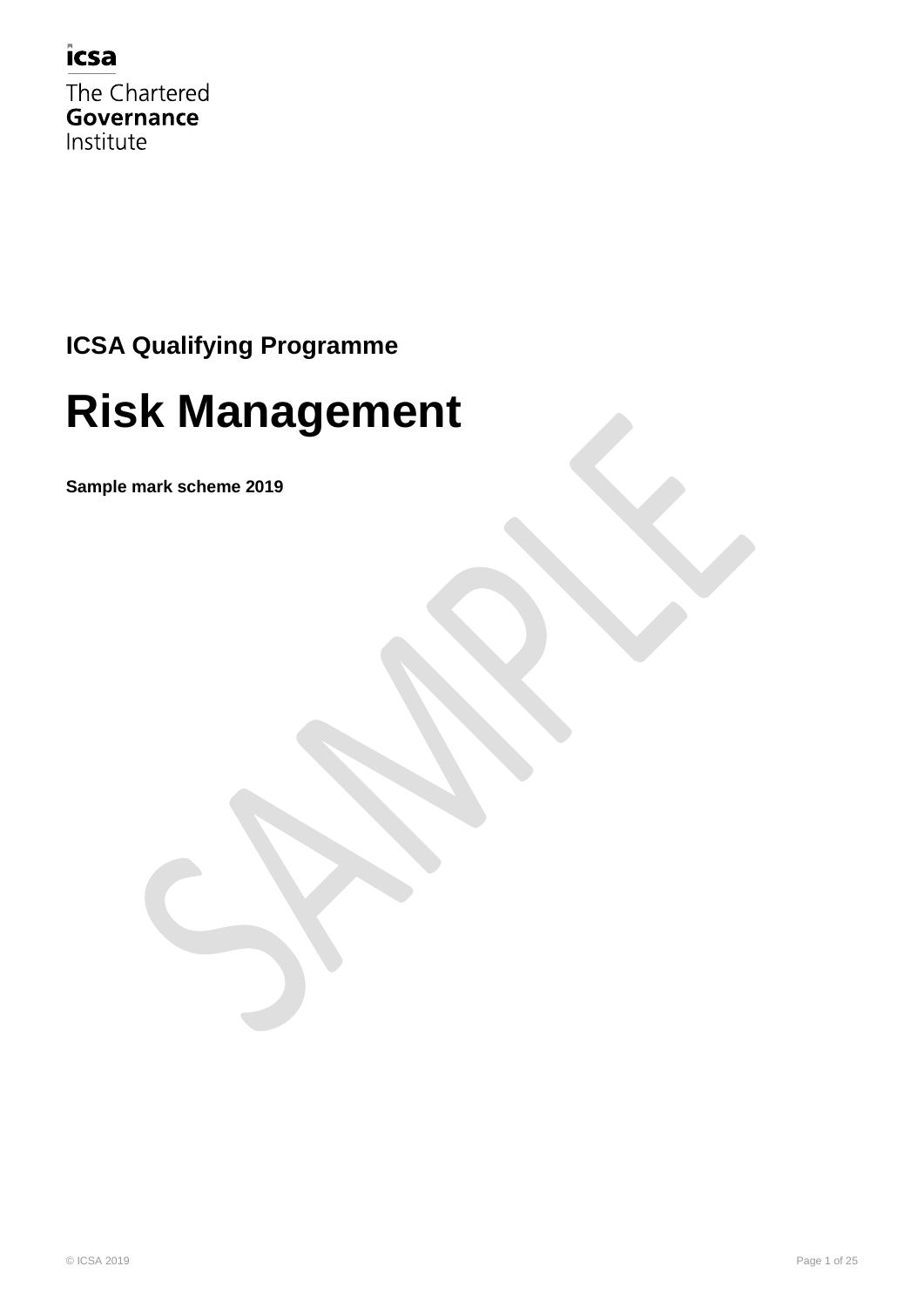# **Section A**

| Question<br>number | <b>Indicative content</b>                                                                                                                                                                                                                                                                                                                                                                                                                                                                                                                                       |
|--------------------|-----------------------------------------------------------------------------------------------------------------------------------------------------------------------------------------------------------------------------------------------------------------------------------------------------------------------------------------------------------------------------------------------------------------------------------------------------------------------------------------------------------------------------------------------------------------|
| 1(a)<br>14 marks   | As the questions specifically mentions the 'three lines of defence' model it is expected that answers<br>will show an understanding of this framework as a method of risk control within the governance<br>framework of an organisation. If an alternative structure or framework is mentioned, then marks can<br>be awarded as long as the argument around such structure or frame work shows a robust<br>understanding of how and why it could be applied in the control of risk. Students must ensure that they<br>align their comments with the case study. |
|                    | Answers could include the following content:                                                                                                                                                                                                                                                                                                                                                                                                                                                                                                                    |
|                    | Many organisations have now adopted, or at least claim to have adopted and implemented, a modular<br>approach to control of risk, referred to as the 'three lines of defence'. The starting point for this is the<br>model itself, which illustrates the segregation of duties between:                                                                                                                                                                                                                                                                         |
|                    | The operational ownership and management of risk within the organisation.<br>$\bullet$<br>The professional oversight of risk within the organisation.<br>$\bullet$<br>The objective consideration of risk from an independent, if sometimes internal, perspective.<br>$\bullet$                                                                                                                                                                                                                                                                                 |
|                    | NB – the model illustrated in this indicative answer is an expanded version of the classic 'three lines of<br>defence' model for illustrative purposes.                                                                                                                                                                                                                                                                                                                                                                                                         |
|                    | Governing Body / Audit Comittee                                                                                                                                                                                                                                                                                                                                                                                                                                                                                                                                 |
|                    | Senior Management                                                                                                                                                                                                                                                                                                                                                                                                                                                                                                                                               |
|                    | 2nd Line of Defence 1 1 3rd Line of Defence<br>1 <sup>st</sup> Line of Defence<br><b>External Audit</b><br>Regulator<br><b>Financial Controller</b><br>Security<br>Internal<br><b>Risk Management</b><br>Management<br><b>Internal Audit</b><br>Control<br><b>Controls</b><br><b>Measures</b><br>Quality<br>Inspection<br>Compliance                                                                                                                                                                                                                            |
|                    | The model recognises the same need as the FRC (Guidance to Audit Committees, and Guidance on<br>Board Effectiveness) for a holistic approach to the control of risk, with a significant action between<br>operation and governance.<br>The case study scenario suggest that Chocs has no holistic approach to assessing risk across its<br>different sites. A framework such as the 'three lines of defence' would enable the Chocs directors to                                                                                                                |
|                    | take an appropriate view of top-down governance and control of risk within Choc, and to decide how,<br>when and where further intervention might be required.                                                                                                                                                                                                                                                                                                                                                                                                   |
|                    | Although the governing body are not perceived as one of the core '3 lines', they are depicted as the<br>ultimate internal organisational recipient of assurance from the individual defence mechanisms. Note<br>that the regulator and the external audit function, although included in the model, are both viewed as<br>being outside the control structure, and perhaps are seen as both having some external observational<br>role, but with minimal real influence over effective control.                                                                 |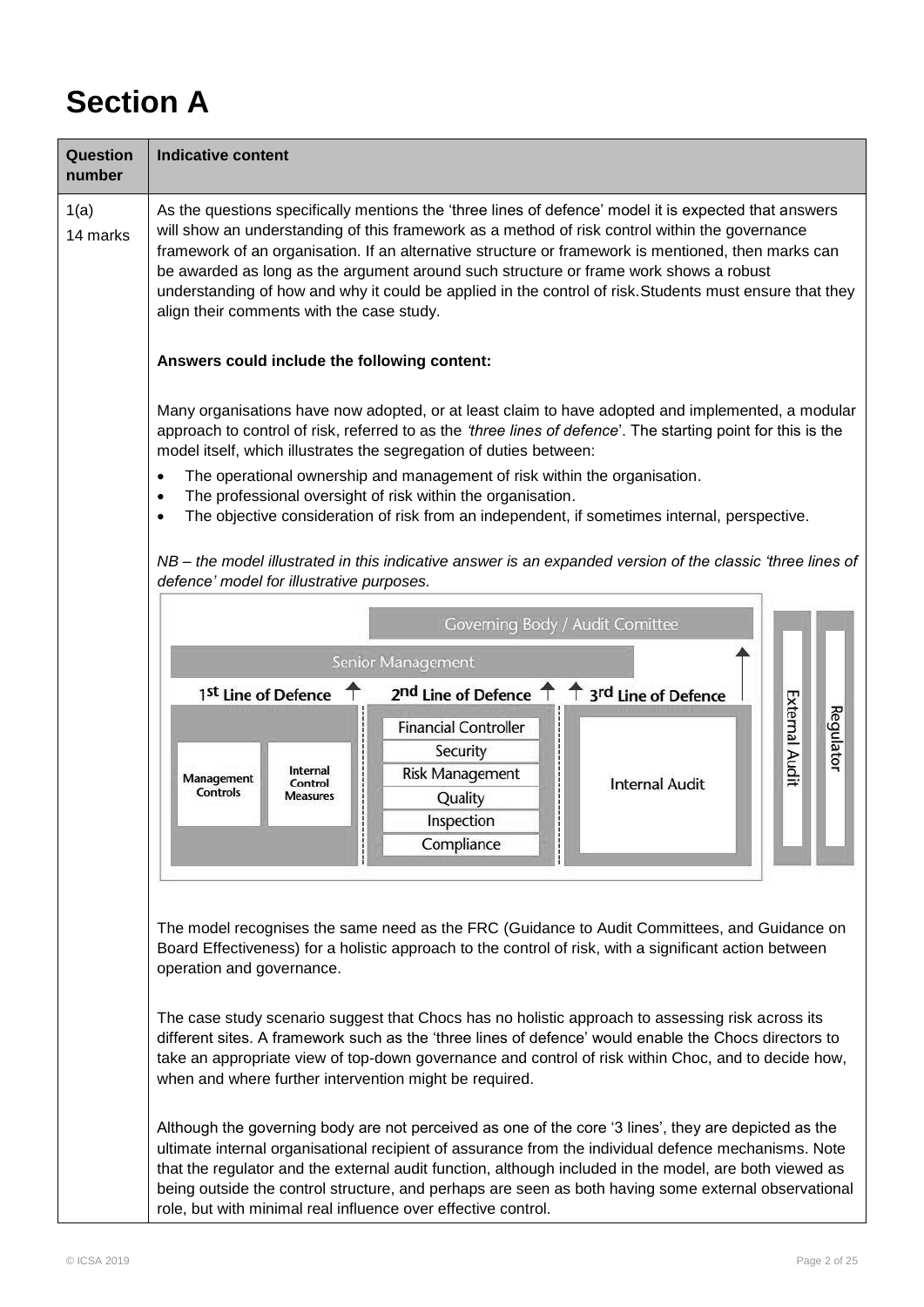The first line includes control measures that have been built into the internal processes and the direct management oversight and control of risk within the organisation. These controls are accountable to the senior management, who in turn are accountable to those empowered with governance, often through a direct interaction with the audit or risk committee.

At Chocs this would seem to happen at the different sites, but with each site having developed its own approach to satisfy the particular regulatory requirements within its particular jurisdiction. There is insufficient detail within the case study, but we could assume that each site has developed its own management controls and internal control measures. The big gap for Chocs would appear to be the lack of senior management oversight as required by the model, and therefore a further gap when this moves to the top of the model and the governing body oversight.

The second line includes a range of professional control functions, each empowered with the scrutiny, oversight and control off the direct risks of the organisation. These people are likewise accountable to the senior management, who in turn are accountable to those empowered with governance, under these professionals will frequently have a direct interaction and reporting line (straight or dotted) to the audit or risk committee.

The case study suggests that individual Chocs sites have a high level of autonomy for their own risk oversight and control. We could therefore assume that the particular roles identified in the  $2<sup>nd</sup>$  line of defence are carried out at a local level. As with the comment above on the 1<sup>st</sup> line of defence, the gap would then appear to be the summation of risk information by the team in Ireland, resulting in only overview charts ever reaching the directors of Chocs.

The third line is the internal audit function within an organisation. This is depicted as having a dual reporting structure, to both senior management and those empowered with governance. The link between the internal audit function and the audit and/or risk committee is often perceived as a firm reporting line. The FRC Code and Guidance suggests that where an internal audit function does not exist, an important role of an audit committee is to assess on an annual basis this perceived gap in the control structure.

There is currently no internal audit function at Chocs, despite the external auditors having recommended this for the past few years; the latter having been rejected by Ben and Kenneth. The NEDs would appear to have been negligent in their risk oversight role by not having challenged this rejection. What else do they have to rely on to give them the assurance that they require to enable them to diligently fulfil their risk and control responsibilities?

The process of implementing a "three lines of defence" risk control framework would enable Chocs to take a renewed, refreshed and much needed review of its whole approach to risk. It would ensure appropriate measures and controls were established holistically at the different levels within the organisation, rather than just leaving it to each site. Equally importantly it would ensure that the Chocs directors were taking a correct and proper approach to their accountability for the risks within the business.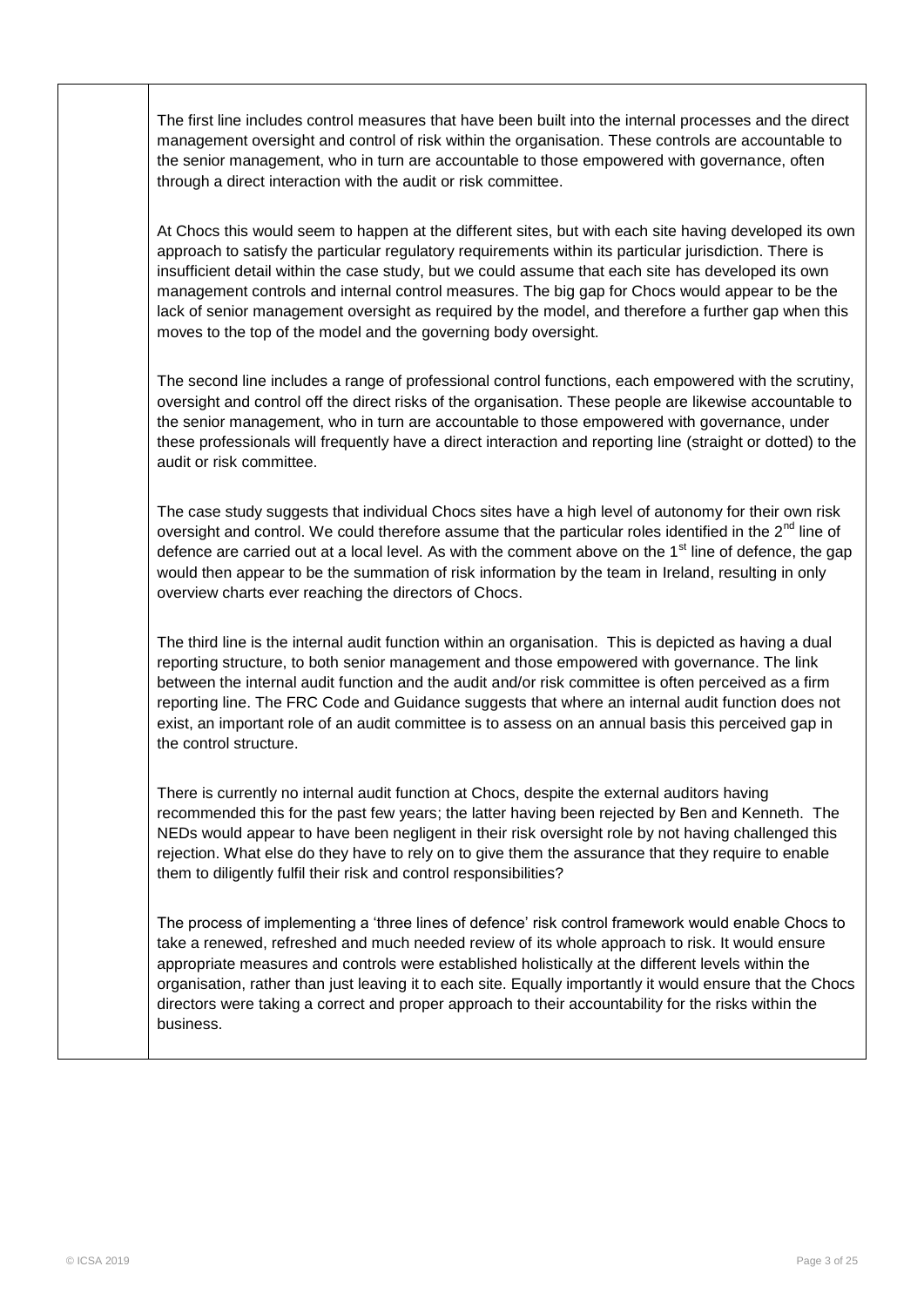| Level                          | <b>Mark</b> | <b>Descriptor</b>                                                                                                                                                                                                               |
|--------------------------------|-------------|---------------------------------------------------------------------------------------------------------------------------------------------------------------------------------------------------------------------------------|
|                                | $\Omega$    | No rewardable material.                                                                                                                                                                                                         |
| Level 1(Fail)                  | $1 - 7$     | The answer gives a very basic definition and overview of the 'three lines of<br>defence' and its relationship to risk control.                                                                                                  |
|                                |             | The answer makes few, if any, links between theory and practice.<br>$\bullet$                                                                                                                                                   |
|                                |             | The answer makes only limited use of the case-study material.<br>$\bullet$                                                                                                                                                      |
|                                |             | The answer includes only limited comment as to how and why effective risk<br>control is required within an organisation.                                                                                                        |
| Level 2 (Pass)                 | $8-9$       | The answer gives a clear definition and overview of the 'three lines of defence'<br>and its relationship to risk control.                                                                                                       |
|                                |             | The answer illustrates and shows an understanding of how the theory of risk<br>$\bullet$<br>control and the use of a framework such as 'three lines of defence' is brought<br>into practice in an organisation.                 |
|                                |             | The answer aligns the risk comments with the requirements in the case study<br>organisation.                                                                                                                                    |
|                                |             | The answer includes analysis as to how and why effective risk control is<br>$\bullet$<br>required within an organisation.                                                                                                       |
| Level 3<br>(Merit/Distinction) | $10 - 15$   | The answer gives a strong and comprehensive definition and overview of the<br>'three lines of defence' and its relationship to risk control.                                                                                    |
|                                |             | The answer illustrates and shows clear and strong links between the theory<br>$\bullet$<br>and practice of risk control (using a framework such as the 'three lines of<br>defence') further illustrated by real-world examples. |
|                                |             | The answer makes good use of the case study material in identifying how the<br>$\bullet$<br>'three lines of defence' could be used within the organisation.                                                                     |
|                                |             | The answer includes an argued and detailed analysis as to how and why<br>$\bullet$<br>effective risk control is required within an organisation, illustrated by real-world<br>examples.                                         |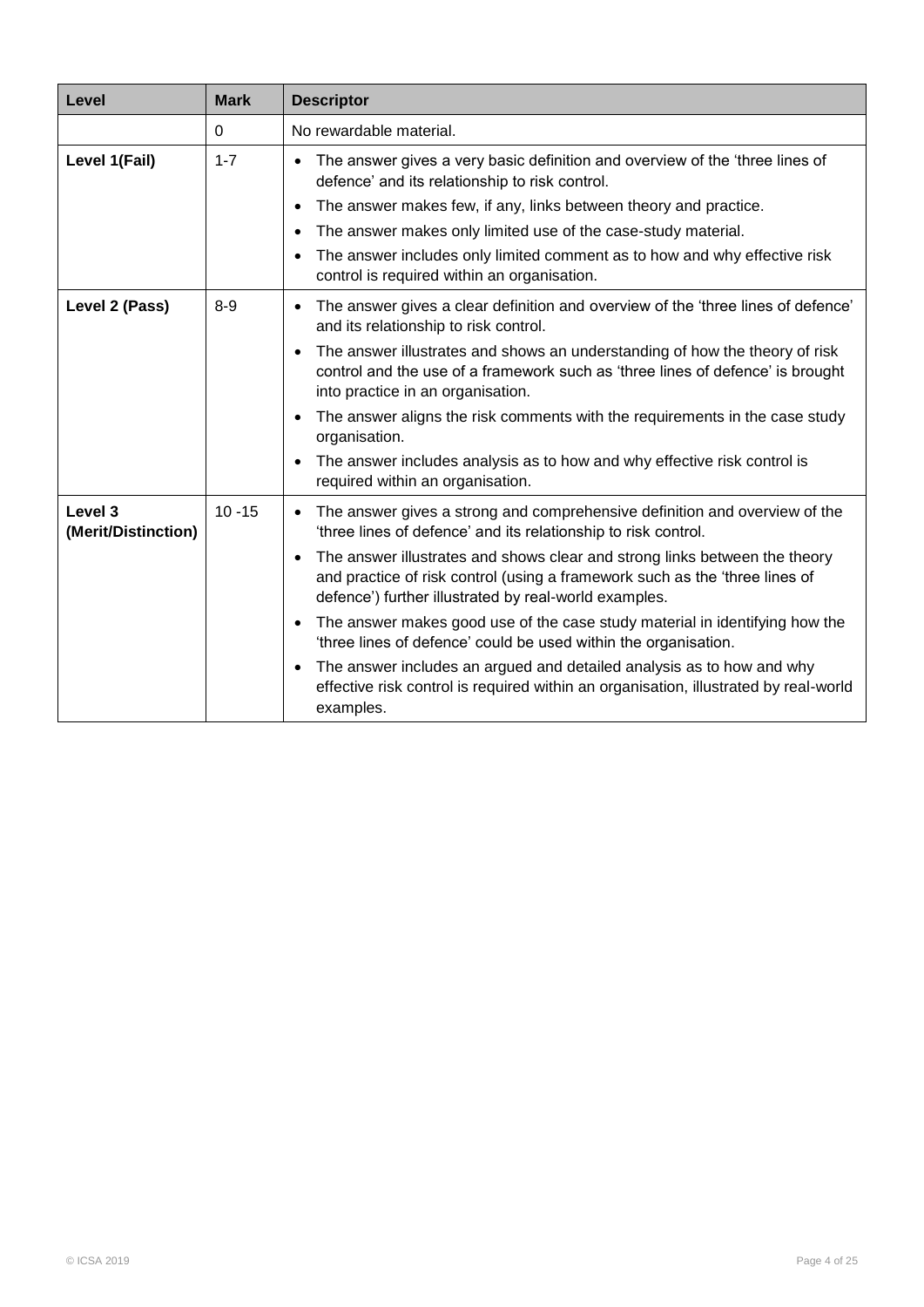| <b>Question</b><br>number | <b>Indicative content</b>                                                                                                                                                                                                                                                                                                                                                                |  |  |
|---------------------------|------------------------------------------------------------------------------------------------------------------------------------------------------------------------------------------------------------------------------------------------------------------------------------------------------------------------------------------------------------------------------------------|--|--|
| 1(b)<br>10 marks          | Answers require a definition and explanation of the meaning of Enterprise Risk Management<br>(ERM). This then needs to identify the people that would be required at Chocs to delivera<br>successful ERM initiative.                                                                                                                                                                     |  |  |
|                           | Answers could include the following content:                                                                                                                                                                                                                                                                                                                                             |  |  |
|                           | TheCOSO (Treadway Commission) definition of ERM is as follows, [whilst candidates would not<br>be expected to replicate this in detail, the essence of it would need to be included within their<br>answer]:                                                                                                                                                                             |  |  |
|                           | "Enterprise Risk Management is a process, effected by an entity's board of directors,<br>management and other personnel, applied in strategy setting and across the enterprise, designed<br>to identify potential events that may affect the entity, and manage risk to be within its risk appetite,<br>to provide reasonable assurance regarding the achievement of entity objectives." |  |  |
|                           | <b>Enterprise Risk Management (ERM)</b>                                                                                                                                                                                                                                                                                                                                                  |  |  |
|                           | An extension of the standard risk management process<br>٠                                                                                                                                                                                                                                                                                                                                |  |  |
|                           | Important to recognise it as a 'process' that is still based around the core process of<br>$\bullet$<br>identification-assessment-monitoring-control                                                                                                                                                                                                                                     |  |  |
|                           | The difference from a standard process is the three core aspects of the philosophy that<br>$\bullet$<br>underpins ERM:                                                                                                                                                                                                                                                                   |  |  |
|                           | 1. Holistic focus                                                                                                                                                                                                                                                                                                                                                                        |  |  |
|                           | ERM must applied across an entire organisation, recognising the interconnected<br>$\circ$<br>nature of all processes, function, people and risks                                                                                                                                                                                                                                         |  |  |
|                           | Avoidance of silo management and control<br>O                                                                                                                                                                                                                                                                                                                                            |  |  |
|                           | Development of an integrated risk function, looking at risk across an organisation<br>$\circ$                                                                                                                                                                                                                                                                                            |  |  |
|                           | Chocs would need to consider how to develop a whole-business approach to risk,<br>$\circ$<br>rather than its current fragmented approach.                                                                                                                                                                                                                                                |  |  |
|                           | 2. Emphasis on value added risk management                                                                                                                                                                                                                                                                                                                                               |  |  |
|                           | Under many standard models, risk control is seen as a cost applied to a business<br>$\circ$<br>- eg Health and Safety which often has only an intangible benefit whilst reducing<br>the bottom line of profitability                                                                                                                                                                     |  |  |
|                           | In ERM each activity needs to be viewed as adding or protecting value. This<br>$\circ$<br>requires an organisation to focus on more than its bottom-line profitability and to<br>recognise the financial values associated with protection rather than just its<br>income drivers                                                                                                        |  |  |
|                           | Risk needs to be seen as a necessary part of any strategic project or process, the<br>$\circ$<br>cost of risk control is therefore built into the viability from the start rather than (as<br>often happens in standard risk control) being seen as a cost later in the process.                                                                                                         |  |  |
|                           | At Chocs, risk control would appear to be seen as a reactive task rather than as a<br>$\circ$<br>value-adding proactive process. An ERM approach would enable the directors of<br>Chocs to assess and understand how and why a proactive approach to risk<br>management can add value throughout an organisation by prevention rather than<br>cure.                                      |  |  |
|                           | 3. Blending of formal and informal tools and activities                                                                                                                                                                                                                                                                                                                                  |  |  |
|                           | Formal aspects of the control process would include tangible systems, processes,<br>$\circ$                                                                                                                                                                                                                                                                                              |  |  |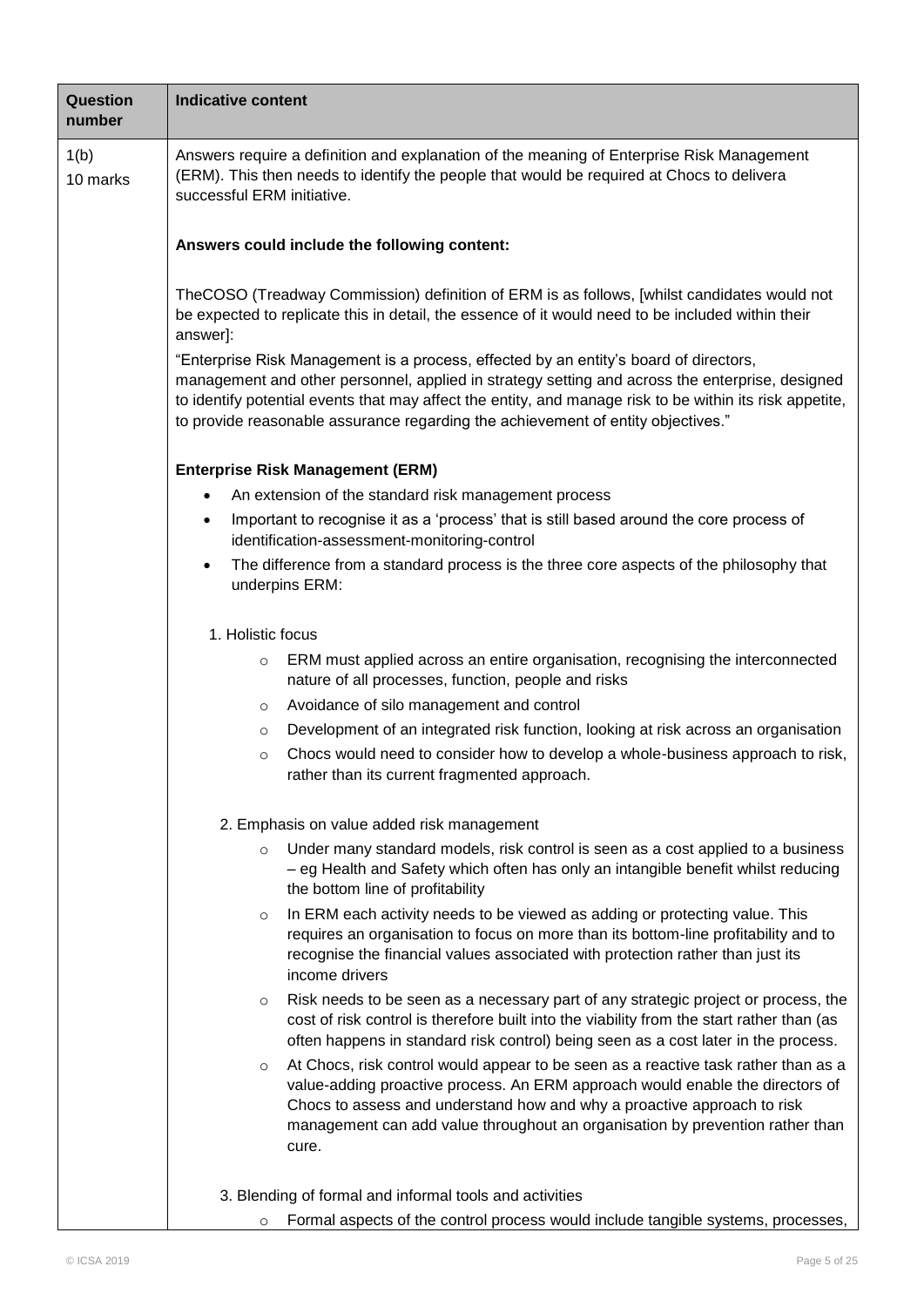| procedures, policies, committees and forums                                                                                                                                                                                                                                                                                                                                                                                                                                                                                                                                         |
|-------------------------------------------------------------------------------------------------------------------------------------------------------------------------------------------------------------------------------------------------------------------------------------------------------------------------------------------------------------------------------------------------------------------------------------------------------------------------------------------------------------------------------------------------------------------------------------|
| Informal aspects of the control process would include organisational culture,<br>$\circ$<br>social networks, and the internal and external perception of risk and risk<br>management for a particular entity.                                                                                                                                                                                                                                                                                                                                                                       |
| The disparate approach at Chocs suggest that there are different approaches<br>$\circ$<br>being taken to risk management at different sites. Not all of these Chocs<br>approaches can be bad, or the business would not have continued to succeed in<br>the way that it has. The directors could take an ERM approach to analyse and<br>determine the optimal approach for a cross-business risk management structure.                                                                                                                                                              |
| Roles and people involved in successful delivery of an ERM initiative                                                                                                                                                                                                                                                                                                                                                                                                                                                                                                               |
| The directors retain ultimate accountability, set the strategic direction, recognise the risks<br>$\bullet$<br>associated with the strategic objectives, ensure that appropriate control measures are<br>established. This basic understanding of ownership and accountability needs explaining<br>and emphasising to the directors at Chocs.                                                                                                                                                                                                                                       |
| In an ERM scenario the role of Chief Risk Officer (CRO) (or its equivalent) is established<br>$\bullet$<br>to ensure that the risk management process is viewed from a holistic perspective. This<br>person will                                                                                                                                                                                                                                                                                                                                                                    |
| Support the board and the risk committee (or its equivalent)<br>$\circ$                                                                                                                                                                                                                                                                                                                                                                                                                                                                                                             |
| Direct the work of the risk function within the organisation<br>$\circ$                                                                                                                                                                                                                                                                                                                                                                                                                                                                                                             |
| Oversee risk management activities across all aspects of the organisation,<br>$\circ$<br>ensuring uniformity of approach and alignment of differing drivers                                                                                                                                                                                                                                                                                                                                                                                                                         |
| Work with compliance and internal-audit functions as appropriate<br>$\circ$                                                                                                                                                                                                                                                                                                                                                                                                                                                                                                         |
| The Risk Manager will oversee, co-ordinate and facilitate risk management activities<br>across a particular site or area within an organisation. This person is responsible to the<br>CRO.                                                                                                                                                                                                                                                                                                                                                                                          |
| The Compliance Manager will ensure that the design and ongoing operation of an<br>$\bullet$<br>organisation's risk management processes are compliant with all applicable rules,<br>regulations and sector guidance, as appropriate. This person will need to work closely<br>with the risk manager.                                                                                                                                                                                                                                                                                |
| It would be safe to assume that these latter three roles probably do not exist at Chocs, but<br>the directors need to be aware that the tasks within each role still need to be fulfilled even<br>if by a different person within the organisation.                                                                                                                                                                                                                                                                                                                                 |
| An Internal Audit function (where it exists) will have a role in providing assurance that the<br>$\bullet$<br>risk management process is effective in terms of design and implementation. This role is<br>to step back, look and listen and determine whether what was planned is actually<br>happening, and if not, why not. As commented above, this role does not currently exist at<br>Chocs despite the recommendation of the external auditors. This would appear to be a<br>priority requirement for Chocs irrespective of whether they decide to follow an ERM<br>approach. |
| The Company Secretary or Governance Professional will often have a role in ensuring<br>$\bullet$<br>that the directors of an organisation have appropriate visibility of the core aspects of the<br>process, and that relevant matters are included on the appropriate board and committee<br>agenda. It is important that the Company Secretary at Chocs fully understands, is<br>involved in, and helps to drive this initiative.                                                                                                                                                 |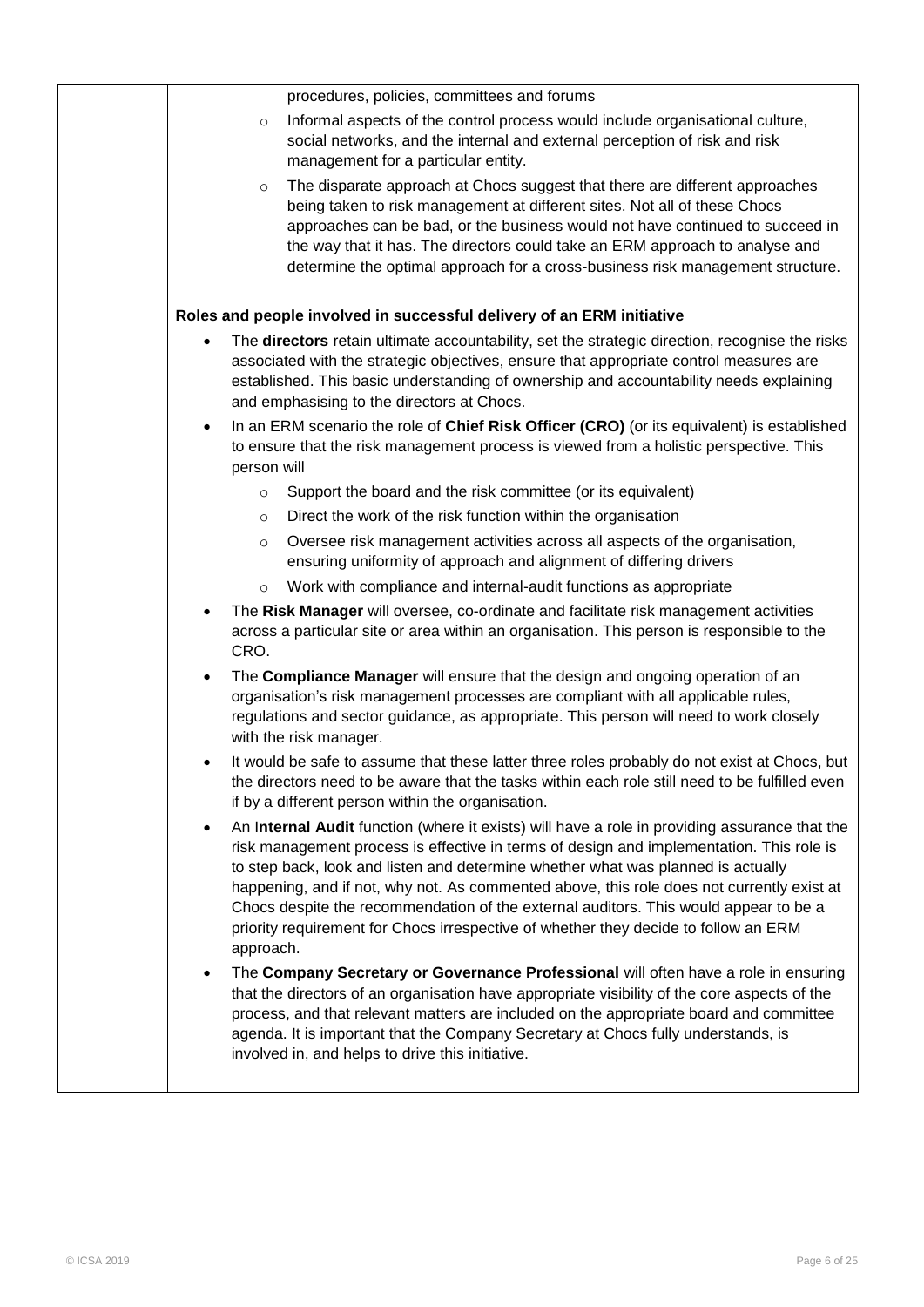| Level                          | <b>Mark</b> | <b>Descriptor</b>                                                                                                                                                                                                                                                                                                                                                                                                              |
|--------------------------------|-------------|--------------------------------------------------------------------------------------------------------------------------------------------------------------------------------------------------------------------------------------------------------------------------------------------------------------------------------------------------------------------------------------------------------------------------------|
|                                | $\Omega$    | No rewardable material.                                                                                                                                                                                                                                                                                                                                                                                                        |
| Level 1 (Fail)                 | $1 - 4$     | The answer includes a basic description of ERM and the various roles<br>involved.                                                                                                                                                                                                                                                                                                                                              |
|                                |             | The answer demonstrates a limited understanding of ERM.<br>$\bullet$<br>There is little or no evidence of how ERM needs to be driven through an<br>appropriate people structure.                                                                                                                                                                                                                                               |
|                                |             | The answer makes limited use of the case-study scenario to differentiate<br>between theory and practice in this area of risk control.                                                                                                                                                                                                                                                                                          |
| Level 2 (Pass)                 | $5-6$       | The answer includes a good description of ERM and the various roles<br>$\bullet$<br>involved.<br>The answer demonstrates a reasonable understanding of ERM.<br>$\bullet$<br>There is good evidence of how ERM needs to be driven through an<br>٠<br>appropriate people structure.<br>The answer makesuse of the case-study scenario to differentiate between<br>$\bullet$<br>theory and practice in this area of risk control. |
| Level 3<br>(Merit/Distinction) | $7 - 10$    | The answer includes a strong and robust description of ERM and the various<br>roles involved.<br>The answer demonstrates an in-depth understanding of ERM.<br>There is strong evidence of how ERM needs to be driven through an<br>appropriate people structure.<br>The answer makes strong use of the case-study scenario to differentiate<br>between theory and practice in this area of risk control.in practice.           |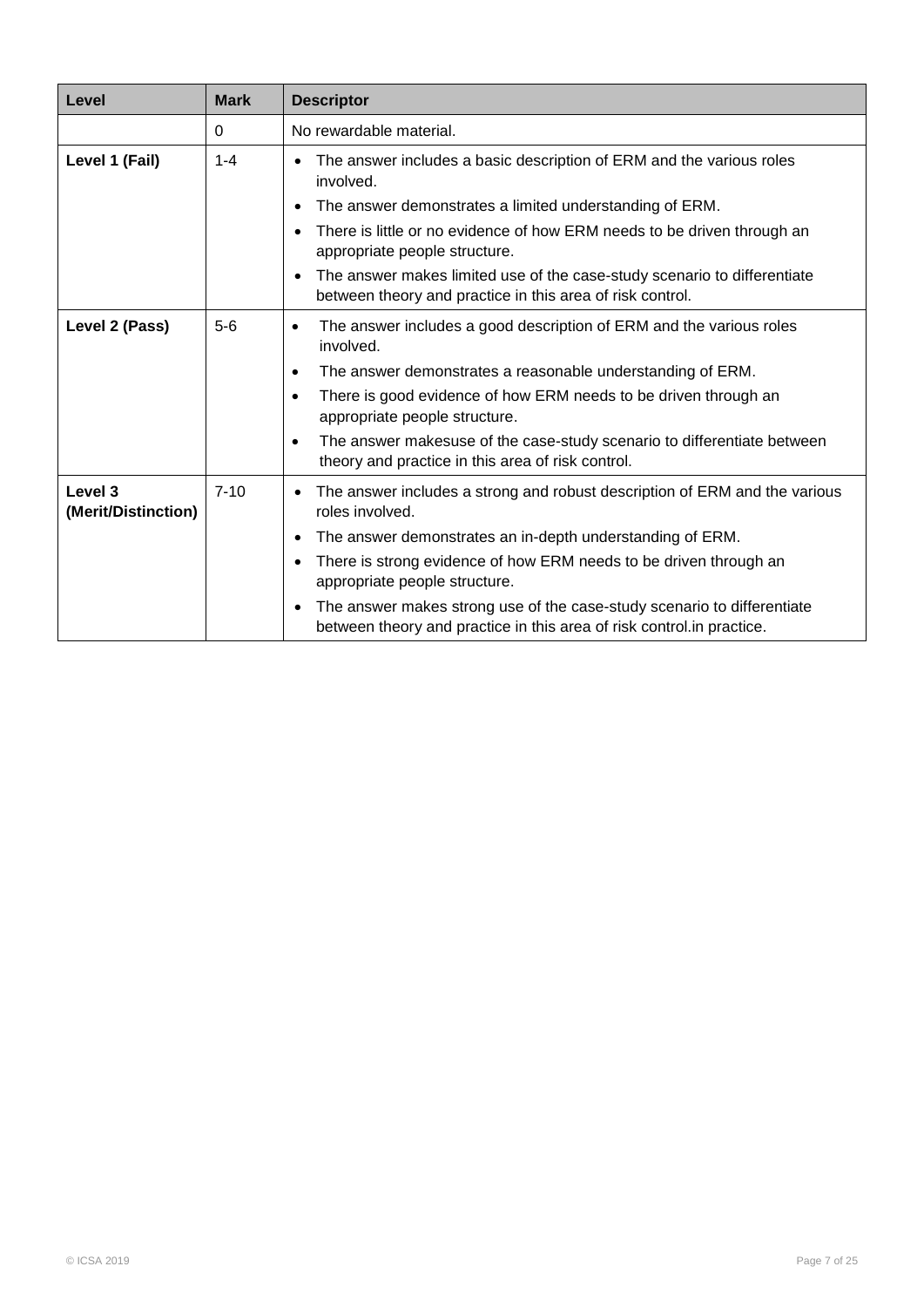| Question<br>number | <b>Indicative content</b>                                                                                                                                                                                                                                                                                                                                                                                                                                                                                                                               |  |  |  |
|--------------------|---------------------------------------------------------------------------------------------------------------------------------------------------------------------------------------------------------------------------------------------------------------------------------------------------------------------------------------------------------------------------------------------------------------------------------------------------------------------------------------------------------------------------------------------------------|--|--|--|
| 2(a)<br>15 marks   | Answers need to identify a range of the risks that are apparent at Chocs, discuss how and why it<br>is useful for directors to be able to define and understand risk and why the categorisation of risks<br>can help in their management and control. As part of the overall discussion in the 'paper' that has<br>been asked for, students need to be clear of the particular differentiations asked for in the<br>question - risk versus uncertainty and controllable risks versus uncontrollable risks.                                              |  |  |  |
|                    | The tabular form included below is only a suggestion for clarity in this indicative answer.                                                                                                                                                                                                                                                                                                                                                                                                                                                             |  |  |  |
|                    | Answers could include the following content:                                                                                                                                                                                                                                                                                                                                                                                                                                                                                                            |  |  |  |
|                    | It is apparent that risk is low on the Board agenda for the directors of Chocs, so we need to firstly<br>understand what is meant by risk, and the type of risk that are identifiable at Chocs. Risk has<br>different meanings within different contexts but generally refers to some type of exposure to<br>danger, threat or change from an intended plan or route. In business the term risk often refers to<br>unintended outcomes which directly or indirectly could cause monetary loss and hence challenge<br>the viability of the organisation. |  |  |  |
|                    | Risk is generally viewed with negative connotations, but the reality is that all organisations, and all<br>people, need to take risk throughout their existence. The future is unknown, so to move forward<br>into the future requires the taking of risk – how safe is it for me to cross the road?                                                                                                                                                                                                                                                    |  |  |  |
|                    | The terms risk and uncertainty are often used interchangeably but there is a practical and distinct<br>difference between them. They both indicate the exposure to danger, threat or change suggested<br>above, however:                                                                                                                                                                                                                                                                                                                                |  |  |  |
|                    | risk is generally used to describe situations where two or more possible outcomes can be<br>٠<br>envisaged and can therefore be quantified – at a further level of complexity this forms the<br>basis of much mathematical consideration of risk with the calculation of probability and<br>the use of standard deviation to determine how, when and why there is correlation<br>between risk drivers and the risk outcome.                                                                                                                             |  |  |  |
|                    | uncertainty is generally used to describe situations where it is recognised that there is<br>٠<br>more than one possible outcome, but it is not possible to define or quantify what the<br>different outcomes might be                                                                                                                                                                                                                                                                                                                                  |  |  |  |
|                    | if I press a light switch my 'risk' is that the light in the room to either work or not, the result<br>$\bullet$<br>will be obvious, I will know whether the light is on or off                                                                                                                                                                                                                                                                                                                                                                         |  |  |  |
|                    | if I press a fire alarm button, but do not then immediately hear any alarm sounding, I am<br>'uncertain' as to how or where any alarm might be sounding, or whether the switch is even<br>working, I do not know whether my action has had any effect at all                                                                                                                                                                                                                                                                                            |  |  |  |
|                    | A controllable risk is something where I have at least some choice as to whether or not I take the<br>risk – to use the same analogy as above, I make the choice as to whether or not I cross a road,<br>and where I cross it.                                                                                                                                                                                                                                                                                                                          |  |  |  |
|                    | At Chocs, there is a choice as to the level at which appropriate health and safety measures<br>are implemented on the different sites                                                                                                                                                                                                                                                                                                                                                                                                                   |  |  |  |
|                    | An uncontrollable risk is the potential for something to happen where I have no influence $-$ a piece<br>of brick falls off a building as I walk past and hits me.<br>At Chocs, a particular site might be hit by a flood or a fire - whilst protective measures might                                                                                                                                                                                                                                                                                  |  |  |  |
|                    | have been put in place, the driving cause of a flood or a fire is likely to have been outside the                                                                                                                                                                                                                                                                                                                                                                                                                                                       |  |  |  |

control of management.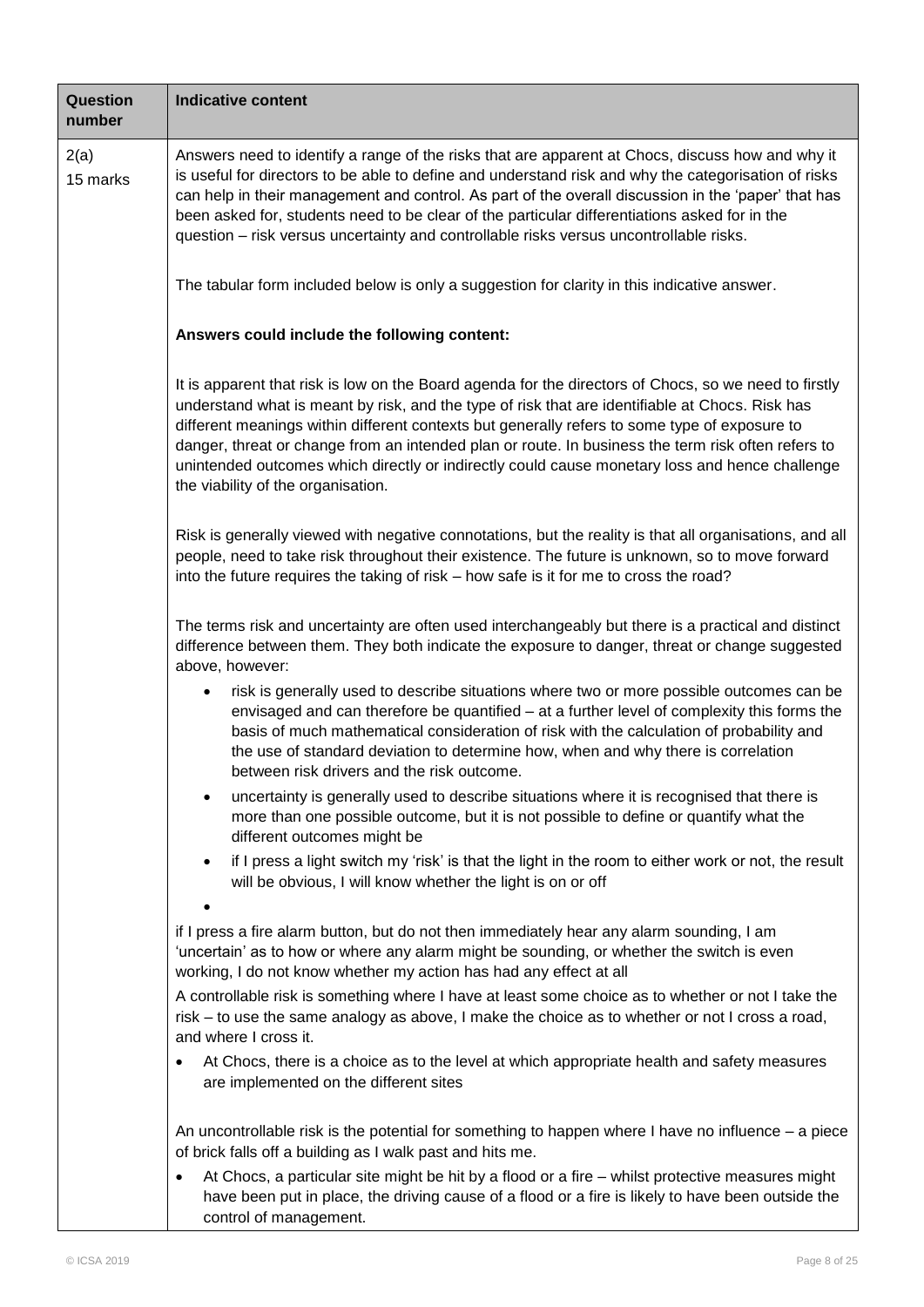| Category             | <b>Impact</b>                                                                       | <b>Chocs example</b>                                                                                                                                                                                                                                                                                                            |
|----------------------|-------------------------------------------------------------------------------------|---------------------------------------------------------------------------------------------------------------------------------------------------------------------------------------------------------------------------------------------------------------------------------------------------------------------------------|
| <b>Business risk</b> | the underlying business<br>rationale fails often<br>leading to successive<br>losses | Susan has identified that business<br>success varies from site to site and<br>therefore so must the business risk                                                                                                                                                                                                               |
|                      |                                                                                     | there is no mention of technology within<br>the case-study, but an increasing<br>awareness of cyber risk would be an<br>important aspect of risk for the Chocs<br>directors                                                                                                                                                     |
| Credit risk          | restricted access to<br>funds or supplies                                           | there is no evidence of this at Chocs in the<br>case-study, but this can be influenced by<br>the reputation of the organisation, so<br>recent accidents and the Indian media<br>coverage might cause a problem                                                                                                                  |
| Market risk          | customers start to use<br>other suppliers                                           | one of the reasons given for recent lower<br>profitability is the increased competition -<br>customers are going to alternative<br>suppliers                                                                                                                                                                                    |
| Liquidity risk       | cash not available to<br>pay employees or other<br>creditors                        | no evidence of this at Chocs                                                                                                                                                                                                                                                                                                    |
| Operational risk     | the supply chain or<br>business chain fails                                         | part of the review that is wanted by Susan<br>is to look at the operational effectivenss of<br>the different sites and potentially the need<br>to move to specialisation                                                                                                                                                        |
| Reputational risk    | image and integrity are<br>damaged                                                  | the approach to the accidents and deaths<br>by the Chocs directors suggests that they<br>have little concept of reputational risk, in<br>today's media world of rapid<br>communication, the reputation of the entire<br>business worldwide could be rapidly<br>damaged by the reports that have<br>appeared in the Indian media |

ヿ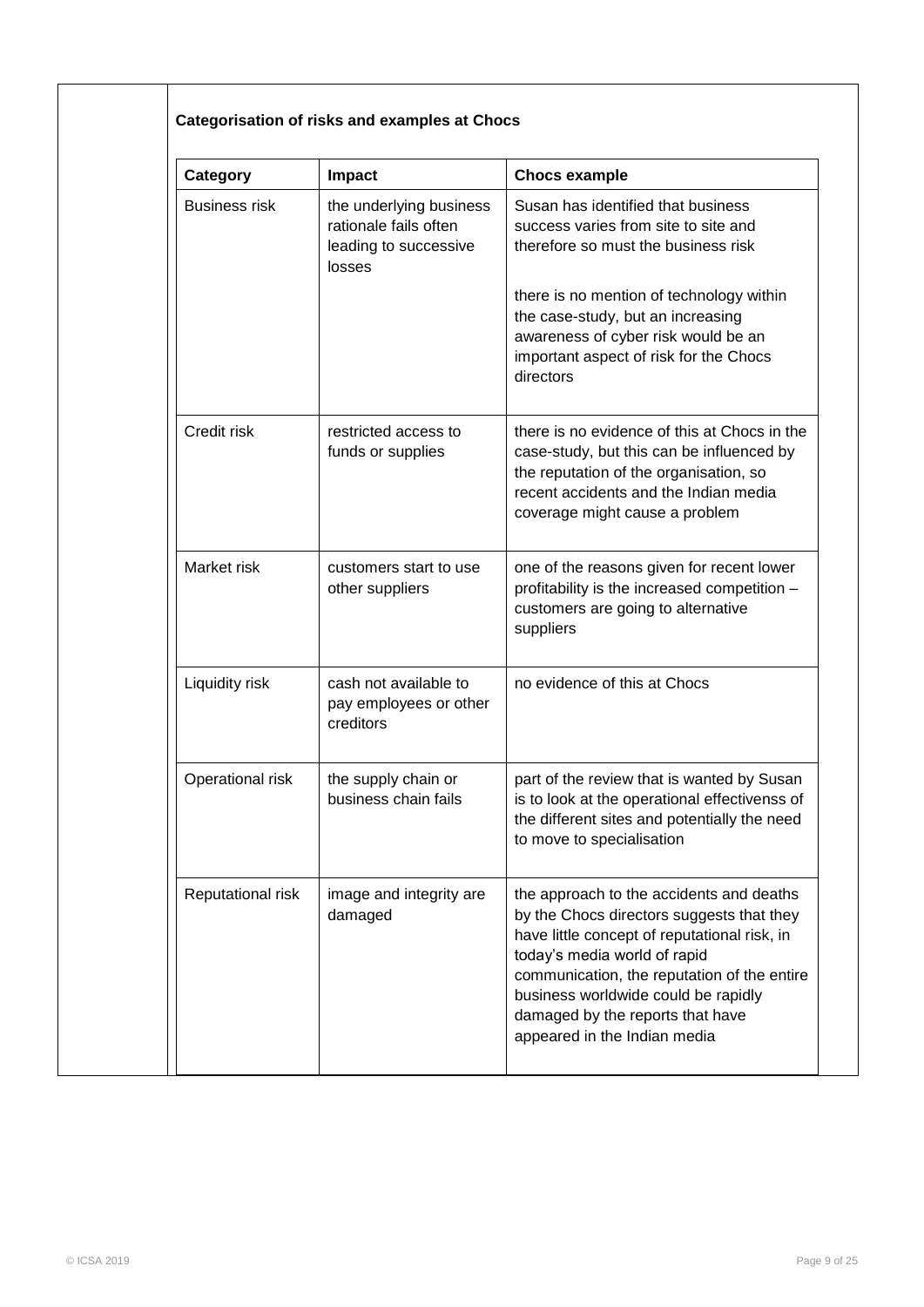| Level               | <b>Mark</b> | <b>Descriptor</b>                                                                                                                                                                       |
|---------------------|-------------|-----------------------------------------------------------------------------------------------------------------------------------------------------------------------------------------|
|                     | 0           | No rewardable material.                                                                                                                                                                 |
| Level 1 (Fail)      | $1 - 7$     | The answer does not define risk.                                                                                                                                                        |
|                     |             | The answer does noexplain or identify different categories of risk.<br>$\bullet$                                                                                                        |
|                     |             | The explanations of risk, uncertainty and control are superficial and not linked<br>to the case study.                                                                                  |
|                     |             | The answer illustrates only a basic understanding of risk and why it is<br>important for the directors of the case study company.                                                       |
| Level 2 (Pass)      | $8 - 9$     | The answer gives a reasonable definition of risk.<br>٠                                                                                                                                  |
|                     |             | The answer explains and explores well the different categories of risk.<br>$\bullet$                                                                                                    |
|                     |             | The explanations of risk, uncertainty and control are relevant and have been<br>$\bullet$<br>linked to the scenario from the case study.                                                |
|                     |             | The answer illustrates anunderstanding of risk and why it is important for the<br>$\bullet$<br>directors of the case study company.                                                     |
| Level 3             | $10 - 15$   | The answer gives robust definition of risk using examples.                                                                                                                              |
| (Merit/Distinction) |             | The answer shows a deep understanding of the different categories of risk and<br>why they matter to directors.                                                                          |
|                     |             | The explanations of risk, uncertainty and control are developed and discussed<br>$\bullet$<br>with appropriate depth, and have been well linked to the scenario from the<br>case study. |
|                     |             | The answer illustrates a clear and thorough understanding of risk and why it is<br>$\bullet$<br>important for the directors of the case study company.                                  |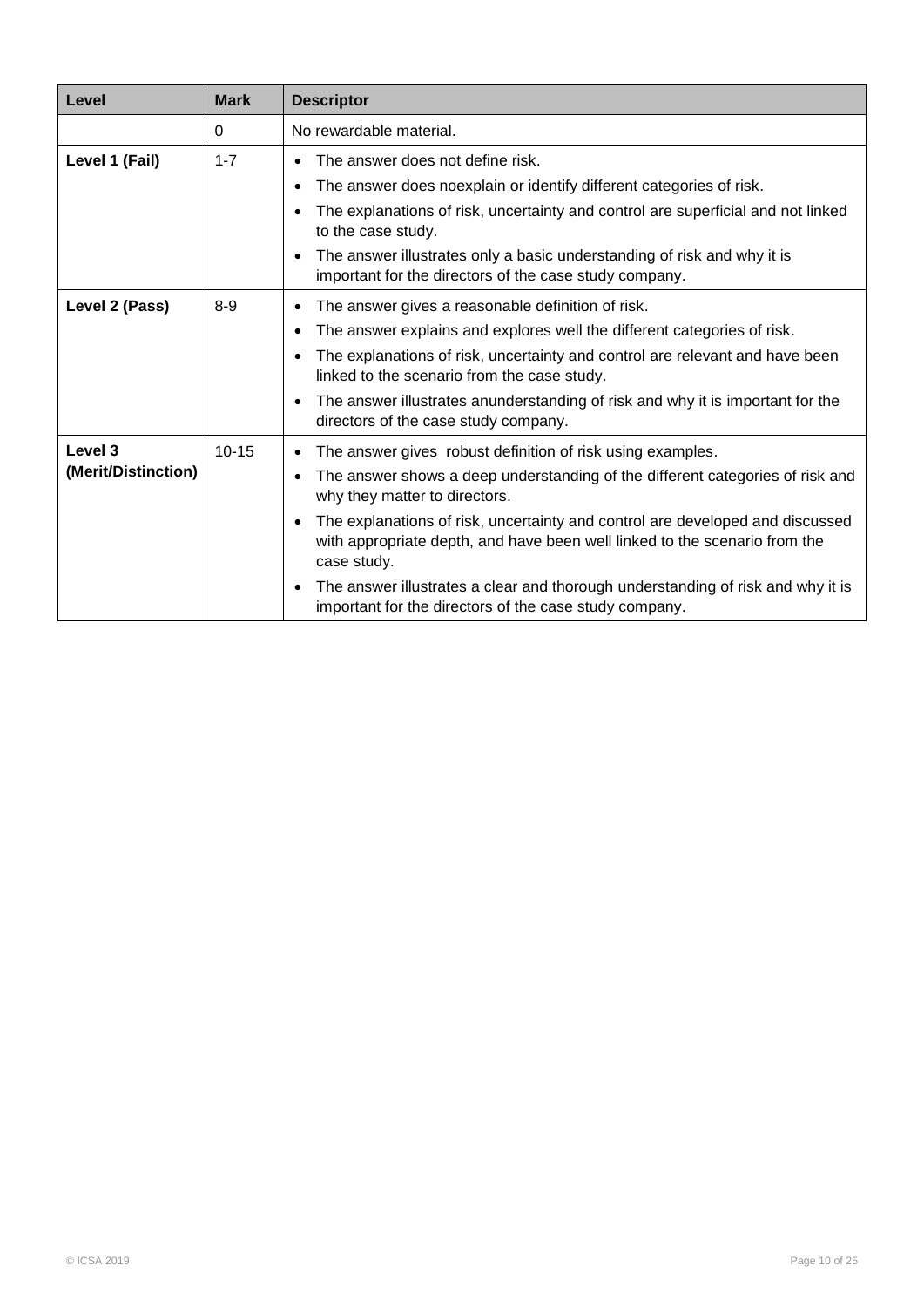| Question<br>number | <b>Indicative content</b>                                                                                                                                                                                                                                                                                                                                                                                              |
|--------------------|------------------------------------------------------------------------------------------------------------------------------------------------------------------------------------------------------------------------------------------------------------------------------------------------------------------------------------------------------------------------------------------------------------------------|
| 2(b)<br>10 marks   | Answers should discuss the relevance of risk categorisation and also the risk management<br>processes of identification, assessment, monitoring and control.                                                                                                                                                                                                                                                           |
|                    | Answers could include the following content:                                                                                                                                                                                                                                                                                                                                                                           |
|                    | The purpose of using a risk management process or framework is to provide an organisational<br>discipline, approach and consistency to the management of risk. Although many complex<br>frameworks have been developed over the years, at their core they all include the four process<br>basics mentioned in the question.                                                                                            |
|                    | This fundamental approach would be useful for the Chocs business as it seems to have no<br>uniform or structured approach to risk across the business. The ability to categorise risks as<br>suggested in the answer to 2(a) requires an understanding and recognition of the risks and<br>whether they are within the direct control or otherwise of the organisation.                                                |
|                    | <b>Identification</b>                                                                                                                                                                                                                                                                                                                                                                                                  |
|                    | how do we (Chocs) know that a risk exists, who are we expecting to recognise, identify and<br>٠<br>categorise that risk?                                                                                                                                                                                                                                                                                               |
|                    | at each site we need to have risk officers who have a good knowledge of the site, its<br>$\bullet$<br>operations and its people, and use their network of contacts to bring risk awareness to all<br>employees                                                                                                                                                                                                         |
|                    | we (Chocs) need to develop a means for identified risk to be fed back to whoever has overall<br>$\bullet$<br>control of risks                                                                                                                                                                                                                                                                                          |
|                    | <b>Assessment</b>                                                                                                                                                                                                                                                                                                                                                                                                      |
|                    | we (Chocs)need to establish risk champions within the business, these would probably be at<br>site level, but would need to report into a head-office function to ensure we are able to capture<br>the holistic risk picture within the organisation                                                                                                                                                                   |
|                    | we (Chocs) need to determine who the right person (or people) are to be able to assess the<br>dimensions of identified risks - this will often plot likelihood against potential impact                                                                                                                                                                                                                                |
|                    | <b>Monitoring</b>                                                                                                                                                                                                                                                                                                                                                                                                      |
|                    | having established the existence and importance of a risk, we (Chocs) need to develop a<br>means of monitoring that risk to the business and how it changes                                                                                                                                                                                                                                                            |
|                    | a risk is only ever a perception of one or more people at a moment in time, and different<br>٠<br>people will have different perceptions based on their biases, so we (Chocs) need to develop a<br>robust process of consistent monitoring, with a resultant audit trail type record, to capture<br>changes in the factors driving different risks                                                                     |
|                    | <b>Control</b>                                                                                                                                                                                                                                                                                                                                                                                                         |
|                    | we (Chocs) need to determine the level of control that we can or cannot place on a particular<br>٠<br>risk                                                                                                                                                                                                                                                                                                             |
|                    | we (Chocs) need to determine whether the 'threat is a risk which we can control, a risk which<br>$\bullet$<br>lies outside our control, or an uncertainty. In the case of the former we can place a control<br>framework around the perceived risk and thus mitigate the likelihood of the risk delivering a<br>negative outcome. In the case of the latter two, we can only look to mitigate any potential<br>impact. |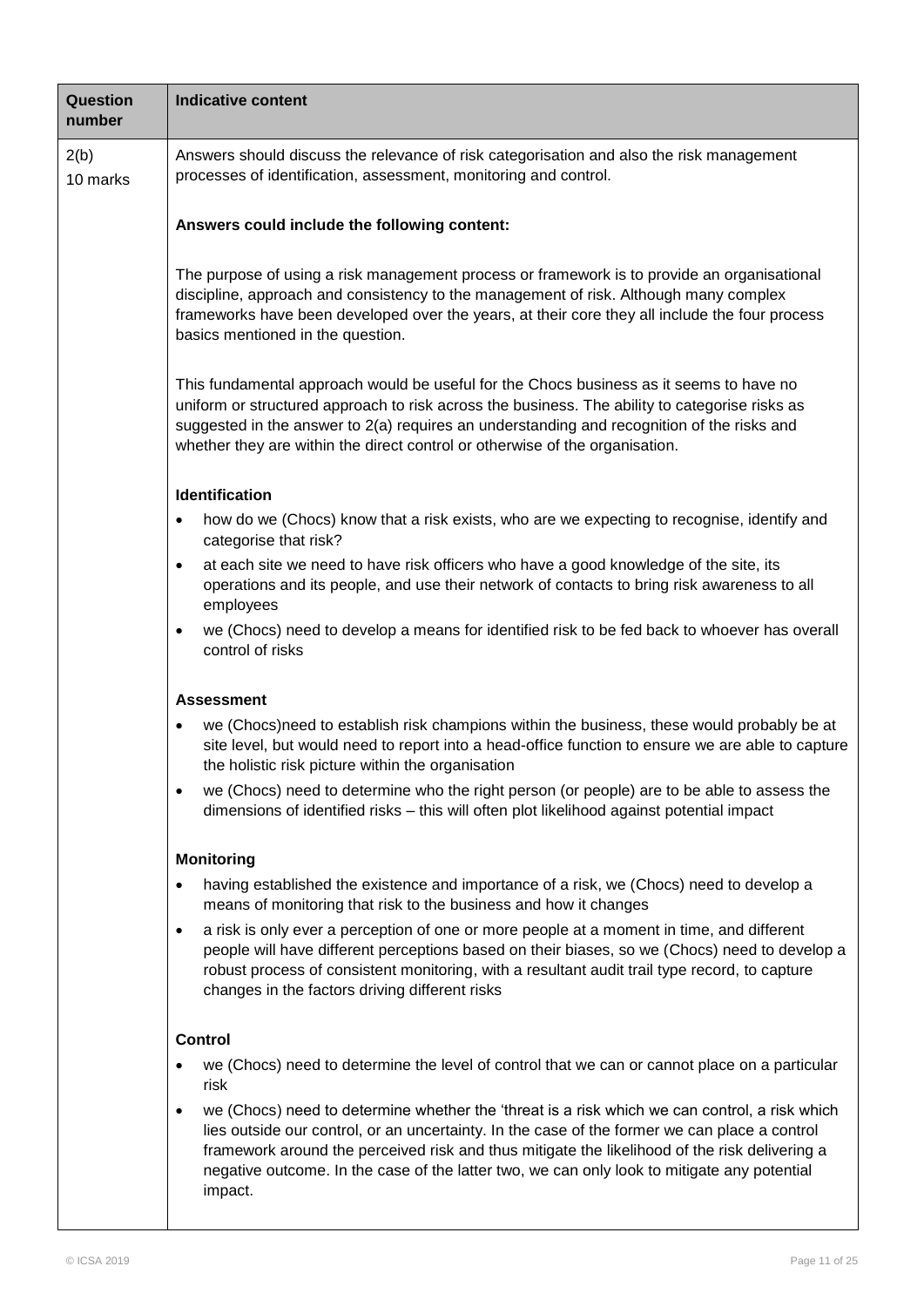| Level                          | <b>Mark</b> | <b>Descriptor</b>                                                                                                                                                                         |
|--------------------------------|-------------|-------------------------------------------------------------------------------------------------------------------------------------------------------------------------------------------|
|                                | 0           | No rewardable material.                                                                                                                                                                   |
| Level 1 (Fail)                 | $1 - 4$     | The answer does not to provide a differentiation between identification,<br>$\bullet$<br>assessment, monitoring and control.                                                              |
|                                |             | There is minimal or no use of the case study scenario in the answer.<br>$\bullet$                                                                                                         |
|                                |             | There are no recommendations as to how the case-study company could<br>$\bullet$<br>implement the risk control process.                                                                   |
| Level 2 (Pass)                 | $5 - 6$     | The answer provides a clear differentiation between identification,<br>$\bullet$<br>assessment, monitoring and control.                                                                   |
|                                |             | Each of the dimensions of the risk control process arelinked to the case study<br>$\bullet$<br>scenario.                                                                                  |
|                                |             | There are recommendations as to how the case-study company could<br>$\bullet$<br>implement the risk control process.                                                                      |
| Level 3<br>(Merit/Distinction) | $7 - 10$    | The answer provides a detailed differentiation between identification,<br>٠<br>assessment, monitoring and controlillustrate the answer from the case study<br>or other external examples. |
|                                |             | Each of the dimensions of the risk control process are fully linked to and use<br>$\bullet$<br>examples from the case study scenario.                                                     |
|                                |             | There are clear and challenging recommendations as to how the case-study<br>$\bullet$<br>company could implement the risk control process.                                                |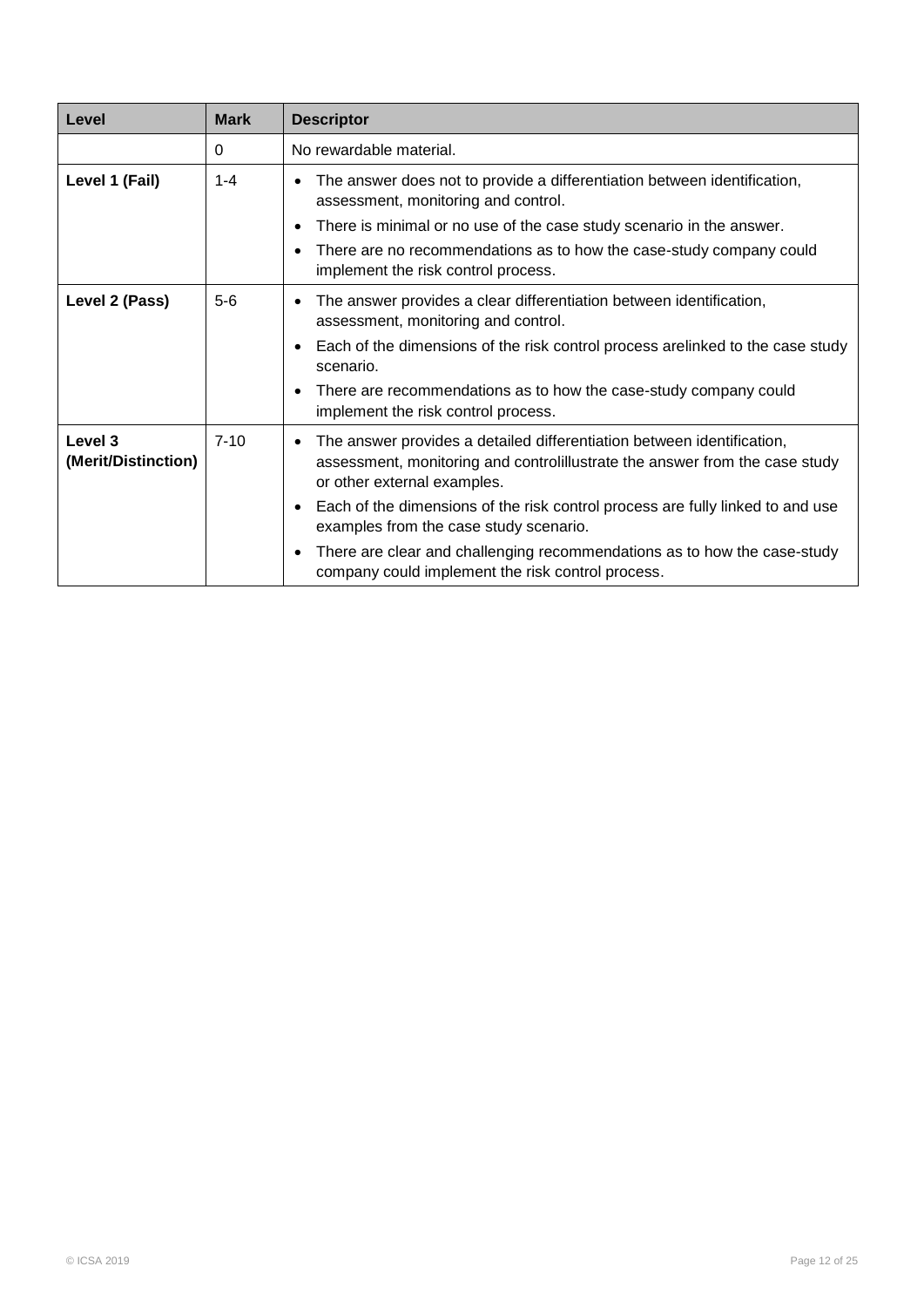| Question<br>number | <b>Indicative content</b>                                                                                                                                                                                                                                                                                                                                                                                                                                                                                                                                                                                                                                                           |
|--------------------|-------------------------------------------------------------------------------------------------------------------------------------------------------------------------------------------------------------------------------------------------------------------------------------------------------------------------------------------------------------------------------------------------------------------------------------------------------------------------------------------------------------------------------------------------------------------------------------------------------------------------------------------------------------------------------------|
| 3<br>25 marks      | This question requires students to provide a comprehensive answer which brings together a<br>number of areas from throughout the syllabus but within the context of emerging risks that<br>resonate throughout Section C of the syllabus - risk and the business environment. The conjoined<br>themes, as discussed separately below need to include board awareness, emerging risks,<br>stakeholder challenge and the increasing awareness of and need for CSR (sustainability and<br>social). The answer will need to demonstrate that the student is able to see how a common series<br>of 'risk' threads run through each of these aspects of the business and its environment. |
|                    | The answers for each of these areas could include the following content:                                                                                                                                                                                                                                                                                                                                                                                                                                                                                                                                                                                                            |
|                    | [To score well it will be necessary to show how they are all inter-related; there is just one<br>indicative version of this at the end of this answer, but there are many options that could<br>be equally valid as an answer.]                                                                                                                                                                                                                                                                                                                                                                                                                                                     |
|                    | <b>Board awareness</b>                                                                                                                                                                                                                                                                                                                                                                                                                                                                                                                                                                                                                                                              |
|                    | A Board of directors has overall responsibility and accountability for the use of the assets<br>$\bullet$<br>of an organisation to drive success for the members, in the light of a sound board<br>awareness of the stakeholder impact and expectations (Companies Act 2006 s172)                                                                                                                                                                                                                                                                                                                                                                                                   |
|                    | The assets can be used in a number of ways on a dynamic from risk averse to risk<br>$\bullet$<br>seeking. In an ideal governance scenario the Board will be determining this approach<br>(appetite) to risk, but as a minimum the Board (as the accountable body) needs to have a<br>good awareness of all that is happening within the business, both in terms of risks being<br>taken to deliver the operations, and risks that are anticipated in the delivery of the<br>strategic objectives.                                                                                                                                                                                   |
|                    | At Chocs, based on the case-study provided, and the notes included towards the end, it is<br>clear that there is very limited, if any board awareness. There is an inner sanctum of<br>people (Ben, Susan and Jeremy)who meet to make all decisions (and it can be assumed<br>this includes short and long-term risk decisions).                                                                                                                                                                                                                                                                                                                                                    |
|                    | There is a very apparent lack of independence around the Chocs board table, and it<br>would be reasonable to surmise that most directors have only a limited awareness of<br>operational risks being taken and the risks that are perceived through the strategy.                                                                                                                                                                                                                                                                                                                                                                                                                   |
|                    | <b>Emerging risks</b>                                                                                                                                                                                                                                                                                                                                                                                                                                                                                                                                                                                                                                                               |
|                    | Emerging risks can fall broadly into two categories, known and unknown. This is<br>mentioned by Susan at Chocs in her discussion with you as the company secretary. She<br>has developed an awareness of the need to consider what are known as 'black swan'<br>events, or sometimes called the unknown unknowns, as referred to by Donald Rumsfeld<br>in 2002 when talking about whether Iraq was holding weapons of mass destruction.                                                                                                                                                                                                                                             |
|                    | Known emerging risks can be anticipated, appropriate mitigation or protection can be<br>$\bullet$<br>determined and put into action. A Board of directors needs to be able to understand such<br>risks, whilst challenging the appropriateness of the perceived action by the organisation.                                                                                                                                                                                                                                                                                                                                                                                         |
|                    | At Chocs such risks might emanate around Brexit, the advancement of IT and artificial<br>$\bullet$<br>intelligence, the political risks within the different countries that Chocs operates, and the<br>likely restrictions on carbon emissions etc that are increasingly part of the 'green' agenda.                                                                                                                                                                                                                                                                                                                                                                                |
|                    | Unknown emerging risks are, by their nature, difficult to protect or mitigate against. A<br>$\bullet$<br>board of directors needs to have an awareness of the existence of 'black swan' risks and<br>to ensure that the organisational structure is agile and rigorous enough to handle such<br>risks as they appear.                                                                                                                                                                                                                                                                                                                                                               |
|                    | At Chocs such risks are, but their nature, only to be imagined, otherwise they could be<br>classified as known risks. Such 'unknown' organisational risks will however be driven by                                                                                                                                                                                                                                                                                                                                                                                                                                                                                                 |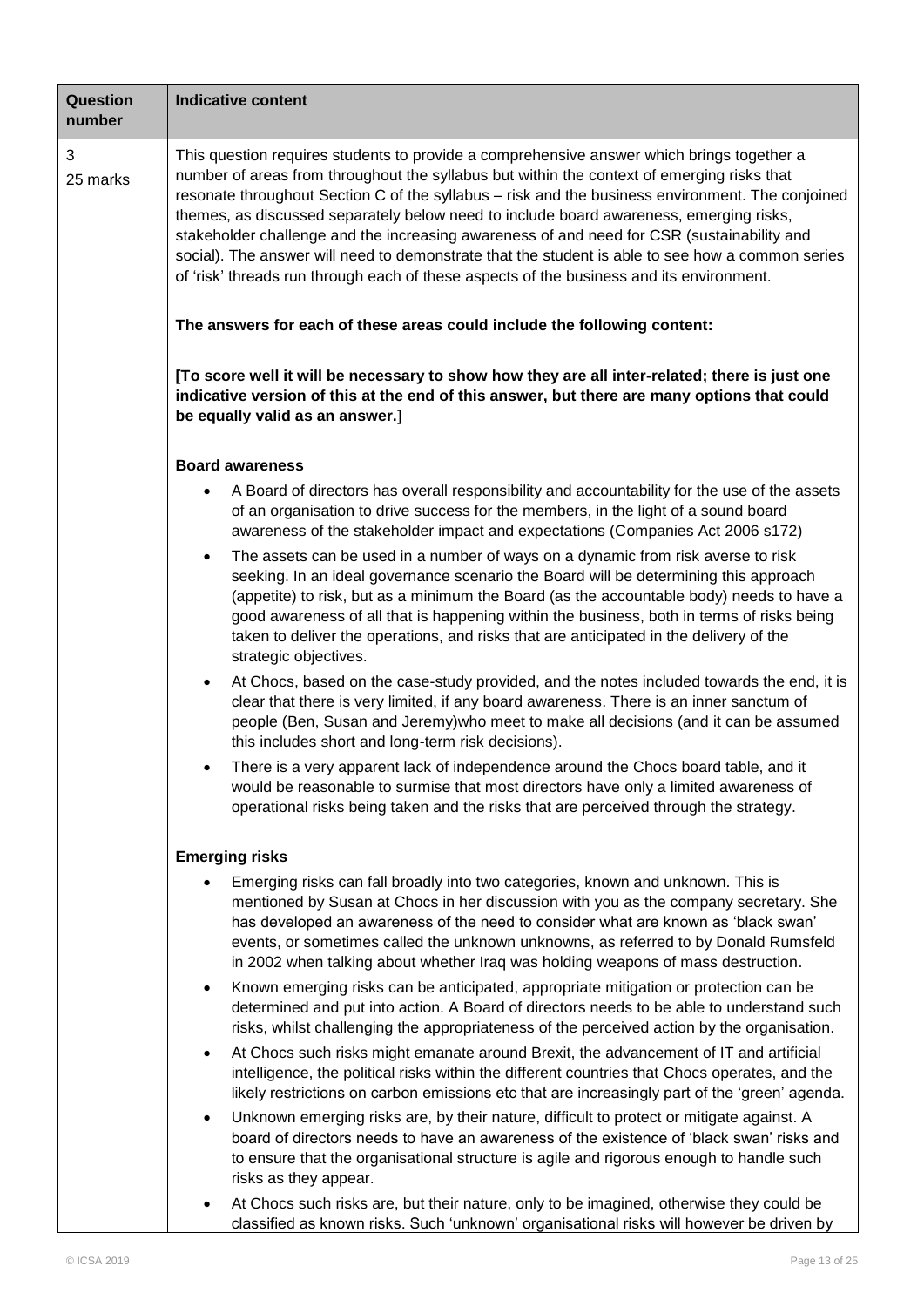| only a restricted number of drivers – people, politics, power – and the Board needs to be<br>aware of how each of these areas is monitored and assessed to ensure that an the<br>emergence of a 'black swan' risk is rapidly noticedwithin the business.<br>Stakeholder challenge<br>The stakeholder agenda has become a dominant feature of corporate life. The Board of<br>Chocs, as an AIM listed company, needs to have a keen awareness of their stakeholders<br>and their accountability to such stakeholders.<br>As already referred to, this is epitomised in the UK in s172 of the CA2006, together with<br>$\bullet$<br>the new s414 requirements for directors to state in their annual report, and on their<br>website, how they have met their responsibilities<br>In particular there is the need to recognise a short and long-term responsibility to<br>$\bullet$<br>shareholders, employees, customers, suppliers, government, local community and the<br>wider environment within which a business operates.<br>All we are really able to say with regard to Chocs in this regard is that the evidence from<br>$\bullet$<br>the case-study would lead to an assumption that such matters are never discussed at<br>board meetings, but that they ought to be. Ignorance is no defence in law, directors'<br>duties are a statutory requirement and each director at Chocs, not just the inner family<br>group, need to take equal responsibility.<br>Sustainability and social responsibility<br>The wider sustainability and corporate social responsibility expectations from<br>$\bullet$<br>organisations have grownexponentially within recent years. Boards of directors need to<br>understand the impact that their organisation is having on the environment.<br>At Chocs there will be a variety of differing expectations based around their different<br>$\bullet$<br>operating environments, each with their own country and political regulatory drivers. The<br>reputational risk associated with these is that the media broadcast or publish stories (true<br>or untrue) about the organisation which has a detrimental effect.<br>The ethos of Chocs has always been to work with and support the farmers of the cocoa<br>$\bullet$<br>beans. This has recently been challenged, incorrectly it would seem, but the resultant<br>media campaign might cause reputational damage to the whole organisation.<br>Another aspect of this for Chocs to consider, given the nature of the business, might be<br>the writing of an Integrated Report in line with the recommendations of the International<br>Integrated Reporting Council.<br>All of these aspects are close aligned.<br>An organisation belongs to its members but has a much wider stakeholder responsibility. A Board<br>of directors needs to have a finely tuned awareness of its stakeholder, their power and their<br>expectations. These can be aligned to the current and the emerging risks of the organisation. It is<br>quite possible that emerging risks can be managed more effectively through a closer stakeholder<br>alignment, but that would require focused board awareness. |  |
|------------------------------------------------------------------------------------------------------------------------------------------------------------------------------------------------------------------------------------------------------------------------------------------------------------------------------------------------------------------------------------------------------------------------------------------------------------------------------------------------------------------------------------------------------------------------------------------------------------------------------------------------------------------------------------------------------------------------------------------------------------------------------------------------------------------------------------------------------------------------------------------------------------------------------------------------------------------------------------------------------------------------------------------------------------------------------------------------------------------------------------------------------------------------------------------------------------------------------------------------------------------------------------------------------------------------------------------------------------------------------------------------------------------------------------------------------------------------------------------------------------------------------------------------------------------------------------------------------------------------------------------------------------------------------------------------------------------------------------------------------------------------------------------------------------------------------------------------------------------------------------------------------------------------------------------------------------------------------------------------------------------------------------------------------------------------------------------------------------------------------------------------------------------------------------------------------------------------------------------------------------------------------------------------------------------------------------------------------------------------------------------------------------------------------------------------------------------------------------------------------------------------------------------------------------------------------------------------------------------------------------------------------------------------------------------------------------------------------------------------------------------------------------------------------------------------------------------------------------------------------------------------------------------------------------------------------------------------------------------------------------------------------------------------------------------------------------------------------------------------------------------------------------------------------------------------|--|
|                                                                                                                                                                                                                                                                                                                                                                                                                                                                                                                                                                                                                                                                                                                                                                                                                                                                                                                                                                                                                                                                                                                                                                                                                                                                                                                                                                                                                                                                                                                                                                                                                                                                                                                                                                                                                                                                                                                                                                                                                                                                                                                                                                                                                                                                                                                                                                                                                                                                                                                                                                                                                                                                                                                                                                                                                                                                                                                                                                                                                                                                                                                                                                                                |  |
|                                                                                                                                                                                                                                                                                                                                                                                                                                                                                                                                                                                                                                                                                                                                                                                                                                                                                                                                                                                                                                                                                                                                                                                                                                                                                                                                                                                                                                                                                                                                                                                                                                                                                                                                                                                                                                                                                                                                                                                                                                                                                                                                                                                                                                                                                                                                                                                                                                                                                                                                                                                                                                                                                                                                                                                                                                                                                                                                                                                                                                                                                                                                                                                                |  |
|                                                                                                                                                                                                                                                                                                                                                                                                                                                                                                                                                                                                                                                                                                                                                                                                                                                                                                                                                                                                                                                                                                                                                                                                                                                                                                                                                                                                                                                                                                                                                                                                                                                                                                                                                                                                                                                                                                                                                                                                                                                                                                                                                                                                                                                                                                                                                                                                                                                                                                                                                                                                                                                                                                                                                                                                                                                                                                                                                                                                                                                                                                                                                                                                |  |
|                                                                                                                                                                                                                                                                                                                                                                                                                                                                                                                                                                                                                                                                                                                                                                                                                                                                                                                                                                                                                                                                                                                                                                                                                                                                                                                                                                                                                                                                                                                                                                                                                                                                                                                                                                                                                                                                                                                                                                                                                                                                                                                                                                                                                                                                                                                                                                                                                                                                                                                                                                                                                                                                                                                                                                                                                                                                                                                                                                                                                                                                                                                                                                                                |  |
|                                                                                                                                                                                                                                                                                                                                                                                                                                                                                                                                                                                                                                                                                                                                                                                                                                                                                                                                                                                                                                                                                                                                                                                                                                                                                                                                                                                                                                                                                                                                                                                                                                                                                                                                                                                                                                                                                                                                                                                                                                                                                                                                                                                                                                                                                                                                                                                                                                                                                                                                                                                                                                                                                                                                                                                                                                                                                                                                                                                                                                                                                                                                                                                                |  |
|                                                                                                                                                                                                                                                                                                                                                                                                                                                                                                                                                                                                                                                                                                                                                                                                                                                                                                                                                                                                                                                                                                                                                                                                                                                                                                                                                                                                                                                                                                                                                                                                                                                                                                                                                                                                                                                                                                                                                                                                                                                                                                                                                                                                                                                                                                                                                                                                                                                                                                                                                                                                                                                                                                                                                                                                                                                                                                                                                                                                                                                                                                                                                                                                |  |
|                                                                                                                                                                                                                                                                                                                                                                                                                                                                                                                                                                                                                                                                                                                                                                                                                                                                                                                                                                                                                                                                                                                                                                                                                                                                                                                                                                                                                                                                                                                                                                                                                                                                                                                                                                                                                                                                                                                                                                                                                                                                                                                                                                                                                                                                                                                                                                                                                                                                                                                                                                                                                                                                                                                                                                                                                                                                                                                                                                                                                                                                                                                                                                                                |  |
|                                                                                                                                                                                                                                                                                                                                                                                                                                                                                                                                                                                                                                                                                                                                                                                                                                                                                                                                                                                                                                                                                                                                                                                                                                                                                                                                                                                                                                                                                                                                                                                                                                                                                                                                                                                                                                                                                                                                                                                                                                                                                                                                                                                                                                                                                                                                                                                                                                                                                                                                                                                                                                                                                                                                                                                                                                                                                                                                                                                                                                                                                                                                                                                                |  |
|                                                                                                                                                                                                                                                                                                                                                                                                                                                                                                                                                                                                                                                                                                                                                                                                                                                                                                                                                                                                                                                                                                                                                                                                                                                                                                                                                                                                                                                                                                                                                                                                                                                                                                                                                                                                                                                                                                                                                                                                                                                                                                                                                                                                                                                                                                                                                                                                                                                                                                                                                                                                                                                                                                                                                                                                                                                                                                                                                                                                                                                                                                                                                                                                |  |
|                                                                                                                                                                                                                                                                                                                                                                                                                                                                                                                                                                                                                                                                                                                                                                                                                                                                                                                                                                                                                                                                                                                                                                                                                                                                                                                                                                                                                                                                                                                                                                                                                                                                                                                                                                                                                                                                                                                                                                                                                                                                                                                                                                                                                                                                                                                                                                                                                                                                                                                                                                                                                                                                                                                                                                                                                                                                                                                                                                                                                                                                                                                                                                                                |  |
|                                                                                                                                                                                                                                                                                                                                                                                                                                                                                                                                                                                                                                                                                                                                                                                                                                                                                                                                                                                                                                                                                                                                                                                                                                                                                                                                                                                                                                                                                                                                                                                                                                                                                                                                                                                                                                                                                                                                                                                                                                                                                                                                                                                                                                                                                                                                                                                                                                                                                                                                                                                                                                                                                                                                                                                                                                                                                                                                                                                                                                                                                                                                                                                                |  |
|                                                                                                                                                                                                                                                                                                                                                                                                                                                                                                                                                                                                                                                                                                                                                                                                                                                                                                                                                                                                                                                                                                                                                                                                                                                                                                                                                                                                                                                                                                                                                                                                                                                                                                                                                                                                                                                                                                                                                                                                                                                                                                                                                                                                                                                                                                                                                                                                                                                                                                                                                                                                                                                                                                                                                                                                                                                                                                                                                                                                                                                                                                                                                                                                |  |
|                                                                                                                                                                                                                                                                                                                                                                                                                                                                                                                                                                                                                                                                                                                                                                                                                                                                                                                                                                                                                                                                                                                                                                                                                                                                                                                                                                                                                                                                                                                                                                                                                                                                                                                                                                                                                                                                                                                                                                                                                                                                                                                                                                                                                                                                                                                                                                                                                                                                                                                                                                                                                                                                                                                                                                                                                                                                                                                                                                                                                                                                                                                                                                                                |  |
|                                                                                                                                                                                                                                                                                                                                                                                                                                                                                                                                                                                                                                                                                                                                                                                                                                                                                                                                                                                                                                                                                                                                                                                                                                                                                                                                                                                                                                                                                                                                                                                                                                                                                                                                                                                                                                                                                                                                                                                                                                                                                                                                                                                                                                                                                                                                                                                                                                                                                                                                                                                                                                                                                                                                                                                                                                                                                                                                                                                                                                                                                                                                                                                                |  |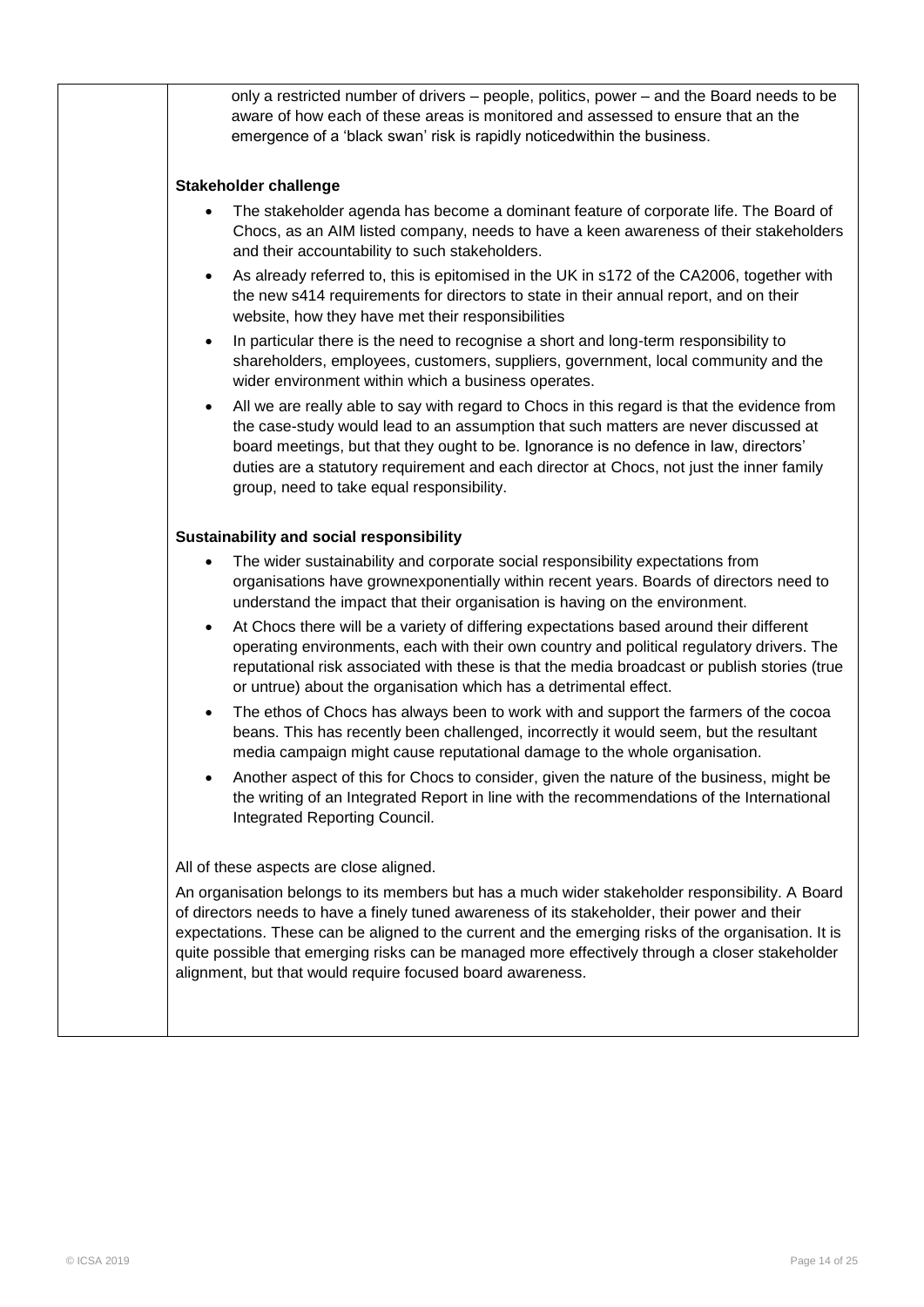| Level                          | <b>Mark</b> | <b>Descriptor</b>                                                                                                                                                                                                                                                                                                                                                                                                                                                                                                                                                                                              |
|--------------------------------|-------------|----------------------------------------------------------------------------------------------------------------------------------------------------------------------------------------------------------------------------------------------------------------------------------------------------------------------------------------------------------------------------------------------------------------------------------------------------------------------------------------------------------------------------------------------------------------------------------------------------------------|
|                                | $\Omega$    | No rewardable material.                                                                                                                                                                                                                                                                                                                                                                                                                                                                                                                                                                                        |
| Level 1<br>(Fail)              | $1 - 12$    | The answer attempts to explain the importance of emerging risks but fails to<br>$\bullet$<br>align it to the stakeholder sustainability and board awareness.<br>The answer provides few links to the case-study scenario.<br>$\bullet$<br>The answer makes few or no links between theory and practice.<br>$\bullet$<br>The answer includes no critical analysis of the stakeholder challenges at<br>$\bullet$<br>Chocs.                                                                                                                                                                                       |
| Level <sub>2</sub><br>(Pass)   | $13 - 16$   | The answer provides an explanation of the importance of emerging risks and<br>$\bullet$<br>begins to explore why they need to be aligned to stakeholder sustainability<br>and board awareness.<br>The answer provides good alignment with the case-study scenario.<br>٠<br>The answer makes links between theory and practice.<br>$\bullet$<br>The answer includes critical analysis of the stakeholder challenges at Chocs.<br>$\bullet$                                                                                                                                                                      |
| Level 3<br>(Merit/Distinction) | $17 - 25$   | The answer provides a clear and focused explanation of the importance of<br>$\bullet$<br>emerging risks and explores why they need to be aligned to stakeholder<br>sustainability and board awareness.<br>The answer links the thought process to underlying theories and illustrates<br>$\bullet$<br>how and why the directors within the case-study scenario need to be<br>challenged in their awareness of emerging risks.<br>The answer makes strong links between theory and practice.<br>$\bullet$<br>The answer includes good critical analysis of the stakeholder challenges at<br>$\bullet$<br>Chocs. |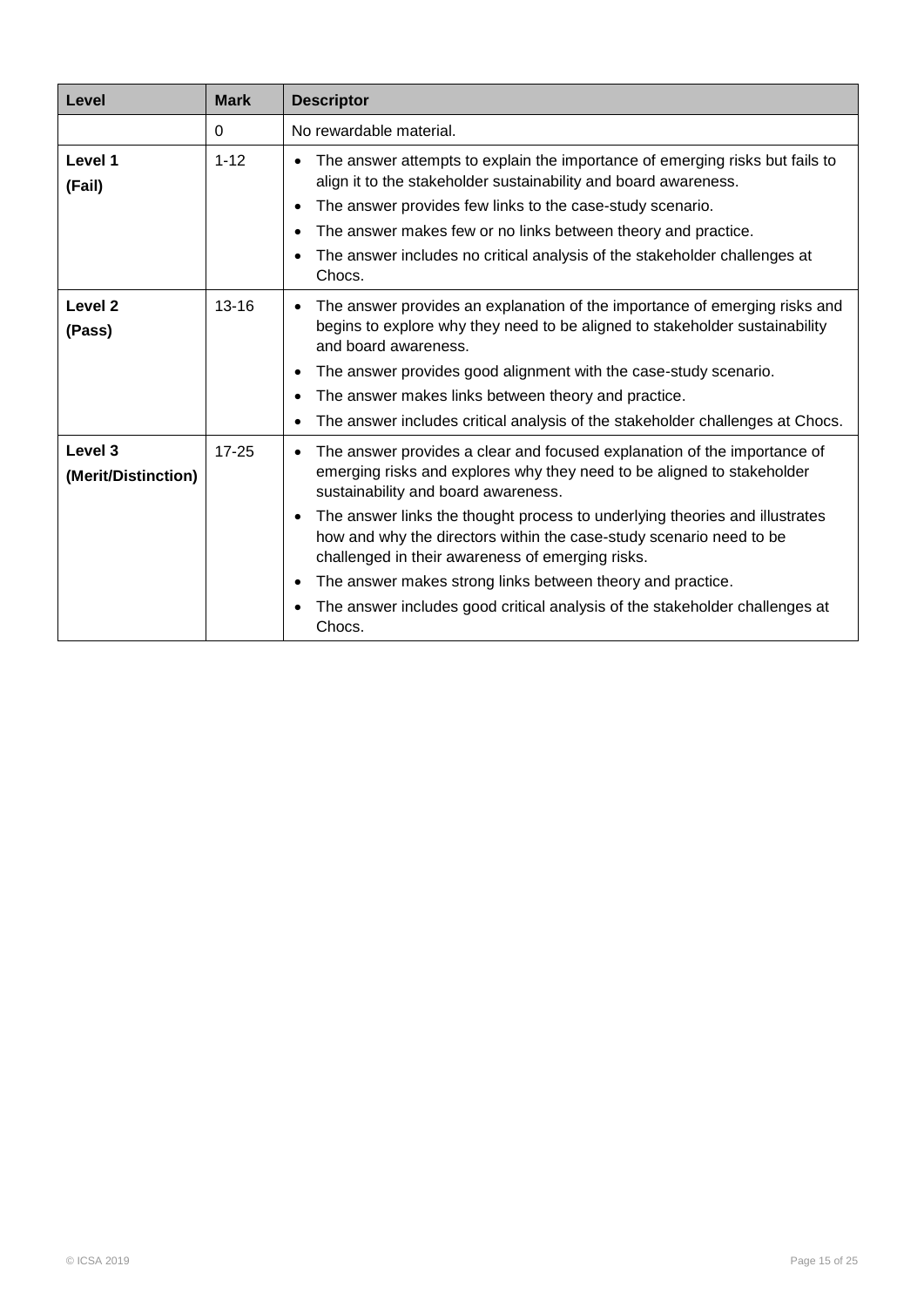| Question<br>number | <b>Indicative content</b>                                                                                                                                                                                                                                                                                                                                                                                                                                                                                          |  |  |
|--------------------|--------------------------------------------------------------------------------------------------------------------------------------------------------------------------------------------------------------------------------------------------------------------------------------------------------------------------------------------------------------------------------------------------------------------------------------------------------------------------------------------------------------------|--|--|
| 4                  | Answers should be set out as a report and should demonstrate a robust understanding of the<br>nature and purpose of a risk register, and be able to align this with facts and assumptions that can<br>be made from the case study scenario. Answers should discuss the importance of the capturing of<br>data (risks) to be included within the risk register and how the register could then be used as a<br>stimulant to board discussion through summarised reporting and/or graphics.                          |  |  |
|                    | Answers could include the following content:                                                                                                                                                                                                                                                                                                                                                                                                                                                                       |  |  |
|                    | <b>Risk registers</b><br>Used to store and monitor the results of risk assessment activities<br>Acts as a database of past, current and perceived risks, to enable learning from the past<br>٠<br>and mitigation of the future                                                                                                                                                                                                                                                                                     |  |  |
|                    | Often an organisation has more than one risk register, these might be held by<br>department, or by business function. From a director perspective it is important that there<br>is a consistency of approach and method, together with a transparent and thought-out<br>route for the distillation of risks on a number of registers to the main risk register which is<br>used for board and committee reporting.                                                                                                 |  |  |
|                    | The case study suggests that at Chocs there are individual risk registers at each site, but<br>$\bullet$<br>that there is no cohesive approach to their amalgamation or aggregation. Further than<br>that the directors of Chocs seem to only ever have access to heavily summarised risk<br>data in the form of charts, Whilst this type of presentation might not, in itself, be a<br>problem, it is key that directors have visibility of and full access to the audit trail that sits<br>behind such graphics. |  |  |
|                    | <b>Risk identification and selection</b>                                                                                                                                                                                                                                                                                                                                                                                                                                                                           |  |  |
|                    | There are a number of key questions that an organisation needs to answer before it starts<br>$\bullet$<br>to compile or maintain a risk register                                                                                                                                                                                                                                                                                                                                                                   |  |  |
|                    | How to identify and compile the risks that it faces?<br>$\circ$                                                                                                                                                                                                                                                                                                                                                                                                                                                    |  |  |
|                    | How to devise appropriate metrics to decide whether or not a risk should appear<br>O<br>on a risk register?                                                                                                                                                                                                                                                                                                                                                                                                        |  |  |
|                    | How to determine and measure likelihood and impact?<br>$\circ$                                                                                                                                                                                                                                                                                                                                                                                                                                                     |  |  |
|                    | How to set the tolerance boundaries for the different risk registers that might exits<br>$\circ$<br>for different areas and at different levels? EG a risk of a machine breaking down<br>and interrupting a day of production might be significant at the shop-floor level but<br>might be immaterial at the 'plc' level.                                                                                                                                                                                          |  |  |
|                    | At Chocs there does not seem to be any coherent or strategic approach to this gathering<br>of risks. Each site keeps their own version of a register, and these are then amalgamated<br>using a spreadsheet by the employees at the site in Ireland.                                                                                                                                                                                                                                                               |  |  |
|                    | Risk register structureand presentation                                                                                                                                                                                                                                                                                                                                                                                                                                                                            |  |  |
|                    | The structure of a risk register itself can be determined by an organisation. There is no<br>right method, but there are plenty of wrong methods.                                                                                                                                                                                                                                                                                                                                                                  |  |  |
|                    | The precursor is to decide what, as an organisation, you want to be able to see<br>$\bullet$                                                                                                                                                                                                                                                                                                                                                                                                                       |  |  |
|                    | The need to set an appropriate level of granularity (this will clearly be quite low at an<br>$\bullet$<br>individual site or section, but much higher when it reaches board level). An important<br>aspect of the controls is to ensure that low level, but high impact incidents manage to find<br>their way through a series of layers to still appear at a board level, so directors have<br>clarity as to what is happening.                                                                                   |  |  |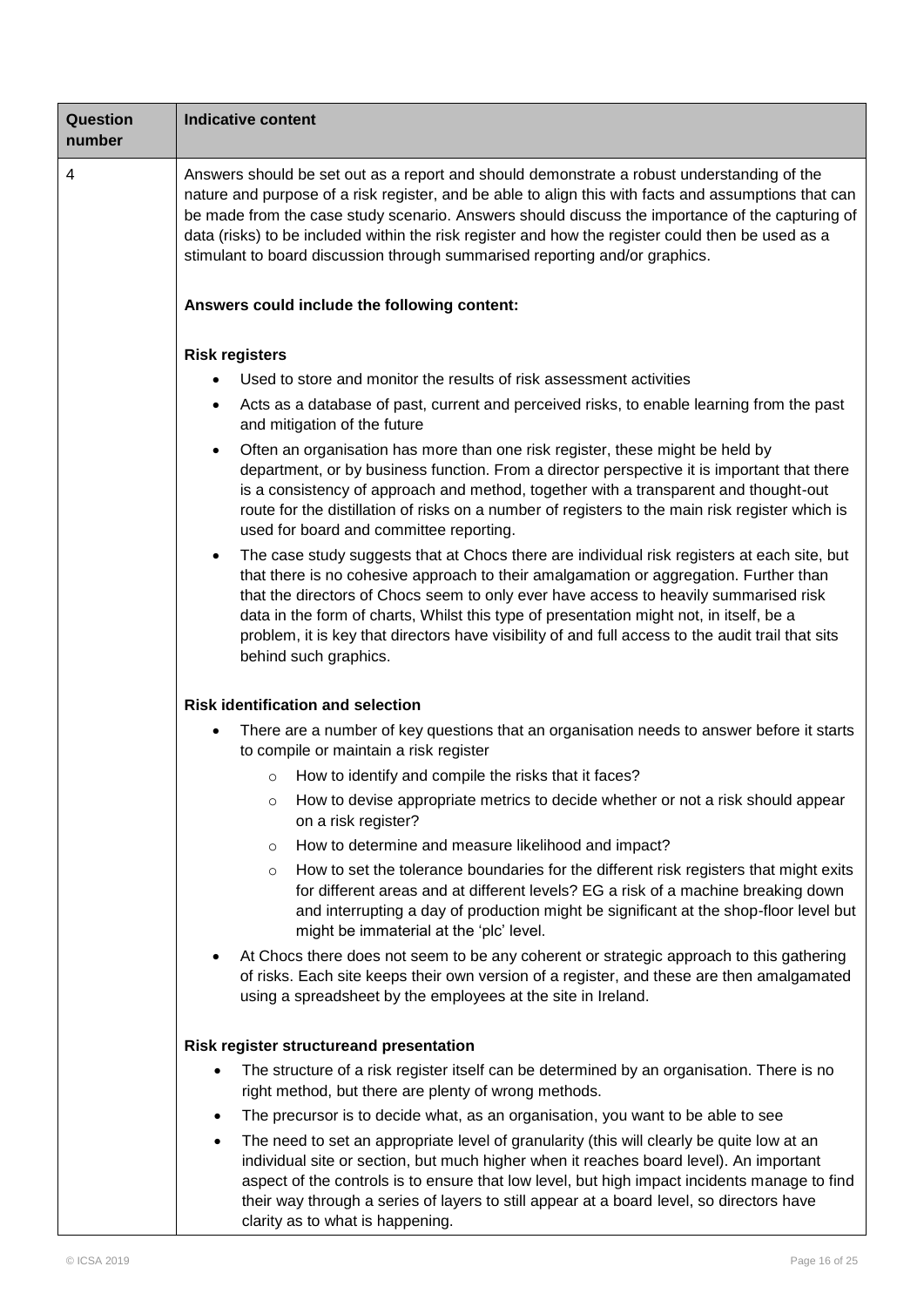| This latter point would seem to be a serious 'gap' within the system at Chocs. The<br>$\bullet$<br>directors seem to have been made aware of the accidents and deaths, but there is no<br>record of their level of concern or actions that they have taken in this regard.                                                                                                                                                                                                                                                                                                                                        |
|-------------------------------------------------------------------------------------------------------------------------------------------------------------------------------------------------------------------------------------------------------------------------------------------------------------------------------------------------------------------------------------------------------------------------------------------------------------------------------------------------------------------------------------------------------------------------------------------------------------------|
| The danger of a cumulative risk register is that it becomes quickly over-populated with<br>$\bullet$<br>entries, there needs to be a way of segregating past, present and future – recognising<br>that we are always faced with immediate risk at the present moment, but for most<br>directors, in normal circumstances, it is the risk into the future that should maintain their<br>focus.                                                                                                                                                                                                                     |
| At Chocs, the aspects that could usefully be included, or available, at a Board level within<br>a register, rather than perhaps just being shown in charts are:                                                                                                                                                                                                                                                                                                                                                                                                                                                   |
| Tracking of H&S incidents as a cumulative business, but broken down into individual<br>$\circ$<br>sites; this would need to include seriousness, frequency, and likelihood of any follow-<br>through by a regulatory authority                                                                                                                                                                                                                                                                                                                                                                                    |
| Clarity around deaths that have occurred on Chocs sites - this would need<br>$\circ$<br>appropriate detail for directors to be able to take any action required. If UK, or UK<br>related, there might be the risk of corporate manslaughter charges; in other countries<br>similar legislation exists so the Chocs directors need total clarity. Such incidents can<br>cause tangible damage through the pursuit of legal challenge but can also cause<br>(often more quickly and with greater speed) significant reputational damage through<br>media reporting, and word-of-mouth communication from employees. |
| A well-constructed risk register would enable the Directors at Chocs to have better<br>visibility and knowledge of the organisation through robust indicators, and granular details<br>where there is a serious impact potential of the following key areas of risk:                                                                                                                                                                                                                                                                                                                                              |
| operational risk (what is happening on the ground at each site, probably with some<br>$\circ$<br>sort of comparative rankings between the sites)                                                                                                                                                                                                                                                                                                                                                                                                                                                                  |
| financial risk to show the impact of strategic change in the business. It is implied that<br>$\circ$<br>Reggie has control and oversight of this, but it is not clear that it is ever shared in<br>detail with the whole                                                                                                                                                                                                                                                                                                                                                                                          |
| cyber risk - there is no mention of this in the case study other than in the notes on<br>$\circ$<br>Susan's concerns - this needs addressing immediately                                                                                                                                                                                                                                                                                                                                                                                                                                                          |
| shareholder risk - concerns in the AIM market at declining financial performance<br>$\circ$<br>from Chocs                                                                                                                                                                                                                                                                                                                                                                                                                                                                                                         |
| CSR and wider stakeholder and environmental risks - Stefan has raised this; Susan<br>$\circ$<br>is concerned but so far it has not formed part of the board agenda                                                                                                                                                                                                                                                                                                                                                                                                                                                |

| Level          | <b>Mark</b> | <b>Descriptor</b>                                                                                                                           |
|----------------|-------------|---------------------------------------------------------------------------------------------------------------------------------------------|
|                | 0           | No rewardable material.                                                                                                                     |
| Level 1 (Fail) | $1 - 12$    | The answer shows minimal or no understanding of the purpose of a risk<br>register.                                                          |
|                |             | The answer makes only limited or no use of the case study scenario                                                                          |
|                |             | The answer makes a few or no links between theory and practice.                                                                             |
|                |             | The answer has little or no analysis or challenge of the principles and practice<br>involved generically and within the case study scenario |
| Level 2 (Pass) | $13 - 16$   | The answer shows a reasonable understanding of the purpose of a risk<br>register.                                                           |
|                |             | The answer makes good use of the case study scenario and identifies many of<br>the risks facing Chocs.                                      |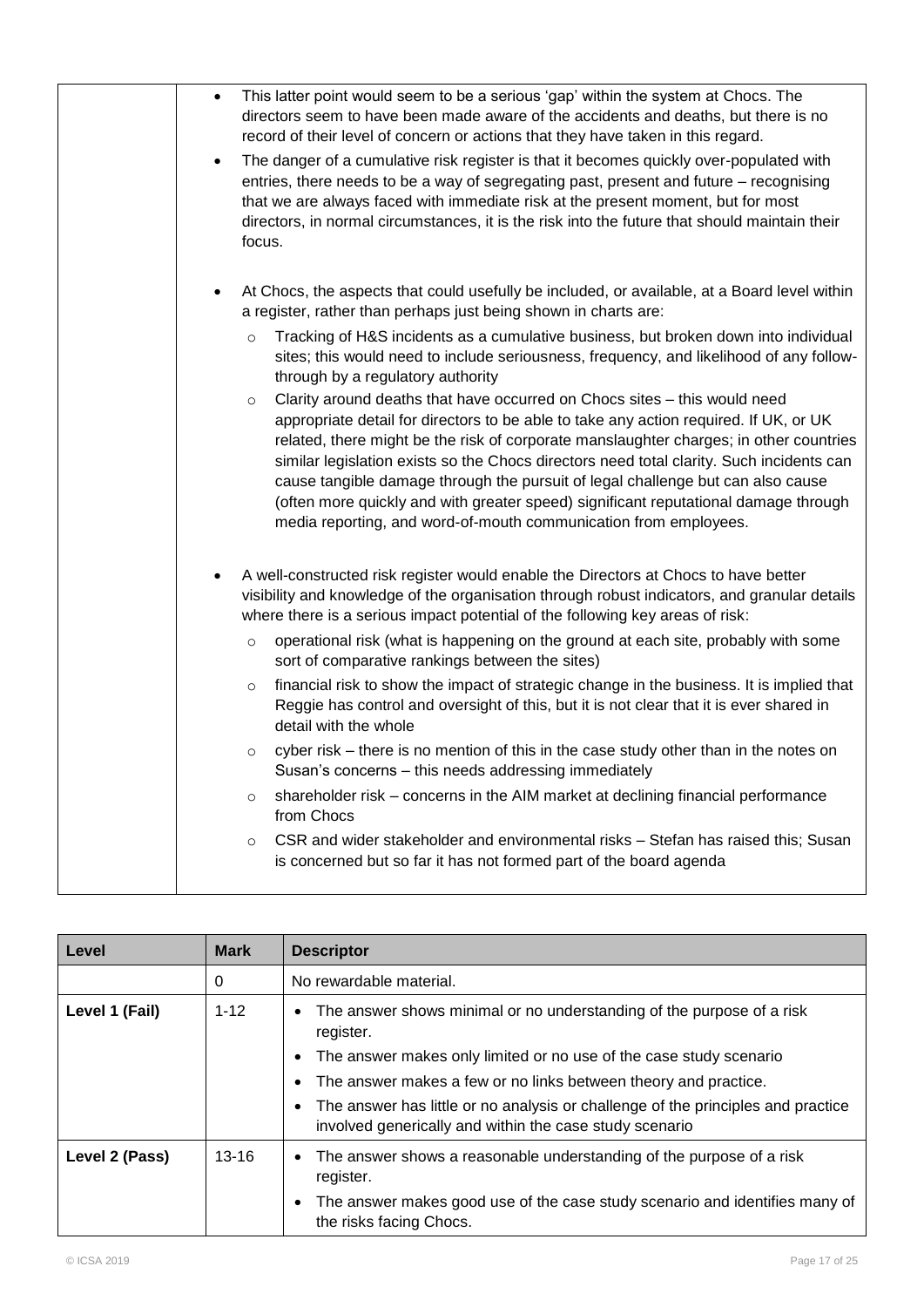|                                |           | • The answer makes relevant links between theory and practice.<br>• The answer has reasonable analysis or challenge of the principles and<br>practice involved generically and within the case study scenario. |
|--------------------------------|-----------|----------------------------------------------------------------------------------------------------------------------------------------------------------------------------------------------------------------|
| Level 3<br>(Merit/Distinction) | $17 - 25$ | • The answer shows a good and thorough understanding of the purpose of a<br>risk register and illustrates this with examples.                                                                                  |
|                                |           | • The answer makes extensive use of the case study scenario identifying and<br>expanding upon a range of different aspects of the risk scenario at Chocs.                                                      |
|                                |           | • The answer makes strong links between theory and practice illustrating that<br>the candidate has a thorough understanding of the area of risk and risk<br>registers.                                         |
|                                |           | The answer makes strong use of analysis or challenge in considering the<br>principles and practice involved generically and within the case study scenario.                                                    |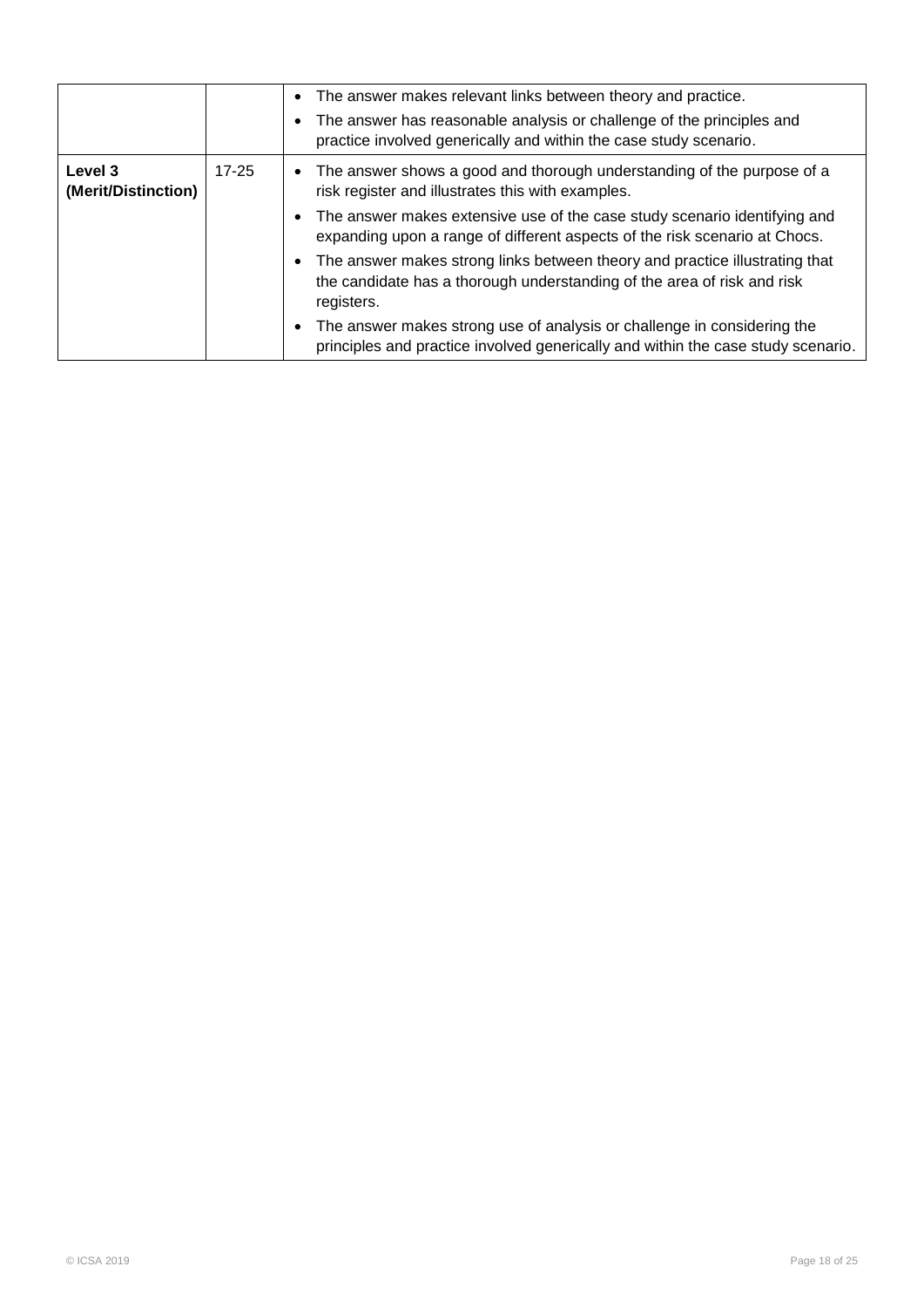# **Section B**

| Question<br>number | <b>Indicative content</b>                                                                                                                                                                                                                                                                                                                                                                                                                                                                                                                                                                                              |  |  |
|--------------------|------------------------------------------------------------------------------------------------------------------------------------------------------------------------------------------------------------------------------------------------------------------------------------------------------------------------------------------------------------------------------------------------------------------------------------------------------------------------------------------------------------------------------------------------------------------------------------------------------------------------|--|--|
| 5<br>25 marks      | Answers should be written in an appropriate manner to present to the new non-executive<br>directors. It would be reasonable to expect such a paper to commence with some general<br>comments as to the meaning of risk and why it matters to any organisation. In particular there<br>should be a comment as to how and why organisational risk has to be owned and led by the<br>directors and senior management of an organisation. As this is intended as a guidance note it<br>might also be good to suggest some sort of alignment between risk culture, appetite and tolerance<br>before discussing the details. |  |  |
|                    | Answers could include the following content:                                                                                                                                                                                                                                                                                                                                                                                                                                                                                                                                                                           |  |  |
|                    | <b>Risk culture</b>                                                                                                                                                                                                                                                                                                                                                                                                                                                                                                                                                                                                    |  |  |
|                    | Culture in general is often defined as "the way we do things around here", it is an<br>intangible but important aspect of any organisation. It relates to the way in which<br>employees collectively think, feel, perceive, act and behave.                                                                                                                                                                                                                                                                                                                                                                            |  |  |
|                    | Risk culture is therefore a recognition of how risk fits within the wider culture of the<br>organisation - if the organisation has a cautious and reserved approach to business, if so<br>that is likely to also be its approach to risk; if the business has a market-challenging and<br>bravado approach to its business, then that is likely to also be its approach to risk.                                                                                                                                                                                                                                       |  |  |
|                    | Although there might be common traits, culture is unique to an organisation, driven by its<br>particular mix of people. There is no right or wrong culture, culture exists at a moment in<br>time but can also change through vision, drive or circumstance.                                                                                                                                                                                                                                                                                                                                                           |  |  |
|                    | In many businesses the assumption is that risk will be handled at the operational end of<br>the business and that the directors only need to have broad summarised details, even<br>with significant instances . This is never acceptable, and directors need to be kept fully<br>informed.                                                                                                                                                                                                                                                                                                                            |  |  |
|                    | Risk culture will exist at different levels within any organisation and will often involve<br>complex risk sub-cultures                                                                                                                                                                                                                                                                                                                                                                                                                                                                                                |  |  |
|                    | E.g. in an airline company a number of different risk cultures could easily be identified                                                                                                                                                                                                                                                                                                                                                                                                                                                                                                                              |  |  |
|                    | The board approach to risk culture will be defined by the directors in the aim of<br>$\circ$<br>satisfying investor and stakeholder expectations (of course, these expectations<br>may not always align with their own individual cultural beliefs and so will also be<br>influenced by these).                                                                                                                                                                                                                                                                                                                        |  |  |
|                    | The risk culture of an individual flight will be determined by the pilot and his/her<br>$\circ$<br>crew, and to a certain extent the weather. The crew reaction to stormy weather<br>will change the 'culture' of the flight and will forward influence the reputation of the<br>airline.                                                                                                                                                                                                                                                                                                                              |  |  |
|                    | The risk culture of each passenger will be determined by their own individual<br>$\circ$<br>experience, fear or confidence, and expectations on that day from that flight.                                                                                                                                                                                                                                                                                                                                                                                                                                             |  |  |
|                    | Risk culture within an organisation will influence, to a greater or lesser extent                                                                                                                                                                                                                                                                                                                                                                                                                                                                                                                                      |  |  |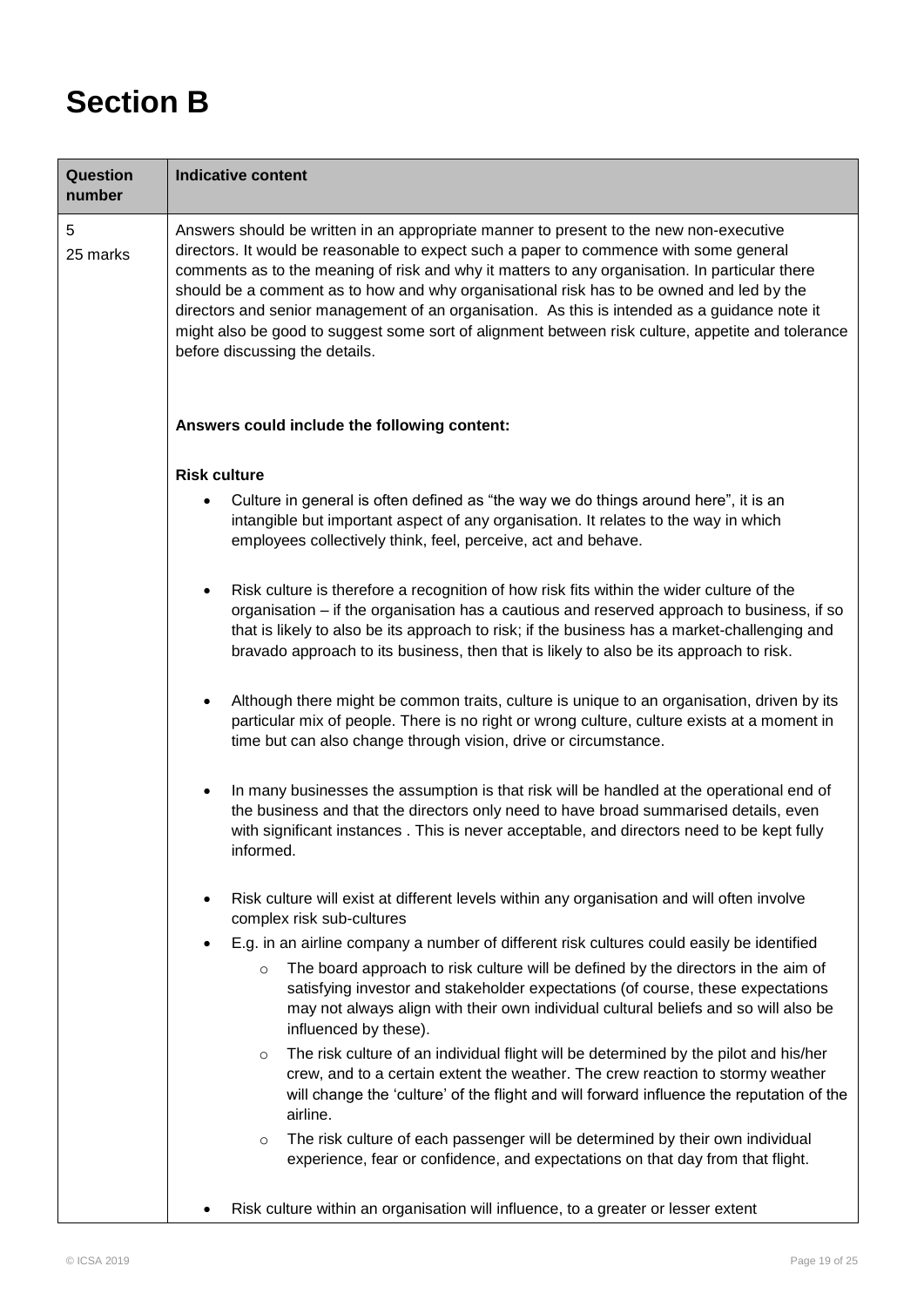| ٠ | The levels and types of risk that are taken                                                                                                                                                                                                                                                                                                                                                                                                                                                                                                |
|---|--------------------------------------------------------------------------------------------------------------------------------------------------------------------------------------------------------------------------------------------------------------------------------------------------------------------------------------------------------------------------------------------------------------------------------------------------------------------------------------------------------------------------------------------|
|   | The need for risk management and control procedures, and the importance attached to<br>them: e.g. despite very similar operating expectations at all hospitals, the risk culture of<br>any individual hospital will be established and led by the individual directors and<br>management of that hospital, this will influence the employee and the patient experience.                                                                                                                                                                    |
| ٠ | Approach and attitude to compliance                                                                                                                                                                                                                                                                                                                                                                                                                                                                                                        |
|   | Risk awareness throughout the organisation, which in turn will drive employee response<br>to and reporting of perceived organisational risk                                                                                                                                                                                                                                                                                                                                                                                                |
|   | <b>Risk appetite</b>                                                                                                                                                                                                                                                                                                                                                                                                                                                                                                                       |
|   | Risk appetite can be defined as the level of risk exposure that an organisation is prepared<br>to accept; alternatively, it can be viewed as the willingness of an organisation to take risk<br>in the pursuit of its strategic objectives. These two views are similar but subtly different                                                                                                                                                                                                                                               |
|   | the former view aligns the risk to the organisation: e.g. by its nature a company<br>$\circ$<br>mining for gold will be required to undertake risk as part of its modus operandi.                                                                                                                                                                                                                                                                                                                                                          |
|   | the latter view aligns the risk to the strategy of the organisation, with an<br>$\circ$<br>underlying assumption that it is necessary for the organisation to take risk in order<br>to deliver the strategic objectives: e.g. the same mining company might be<br>prepared to take additional risks by mining deep mine shafts to reach a purer<br>metal content, and therefore derive a high value product.                                                                                                                               |
|   | Risk is a consequence of the need or desire to change. To understand risk appetite, we<br>need to understand the need or desire from the perspective of the key players.                                                                                                                                                                                                                                                                                                                                                                   |
|   | Directors need to develop an understanding of their collective appetite for risk, and how<br>this aligns with the views of the underlying owners of the organisational assets. In itself<br>this can be an interesting process, because human bias would suggest that each director<br>will have a slightly different tendency towards risk, so the first stage for a board of<br>directors is to arrive at a collective perspective. The mans to achieve this will be partly<br>determined by the underlying culture of the organisation. |
|   | Risk appetite needs a close alignment with the wider company strategy. The governance<br>iteration suggests that to achieve strategy will require risk, to undertake risk requires<br>control, that control will then itself inform the realistic level of achievable strategic<br>objectives.                                                                                                                                                                                                                                             |
|   | The textbook suggest that risk appetite has three core roles:                                                                                                                                                                                                                                                                                                                                                                                                                                                                              |
|   | The support of risk management decisions<br>$\circ$                                                                                                                                                                                                                                                                                                                                                                                                                                                                                        |
|   | The support of strategic decision making<br>$\circ$                                                                                                                                                                                                                                                                                                                                                                                                                                                                                        |
|   | The underpinning of risk governance and internal control activities<br>$\circ$                                                                                                                                                                                                                                                                                                                                                                                                                                                             |
|   | Risk tolerance and risk capacity                                                                                                                                                                                                                                                                                                                                                                                                                                                                                                           |
|   | Risk tolerance is sometimes substituted for risk appetite, but they are different.                                                                                                                                                                                                                                                                                                                                                                                                                                                         |
|   | Risk tolerance is however closely aligned with the concept of risk capacity                                                                                                                                                                                                                                                                                                                                                                                                                                                                |
|   | the capacity will suggest the maximum risk that could safely be encountered: e.g.<br>$\circ$<br>a pharmaceutical company developing and testing new drugs will have the<br>facilities to test 'W' number of patients before releasing the drug for governmental<br>approval                                                                                                                                                                                                                                                                |
|   | the tolerance will suggest the advisable operating parameters $-$ e.g. a minimum<br>$\circ$<br>of G and a maximum of S; the same pharmaceutical company would need to                                                                                                                                                                                                                                                                                                                                                                      |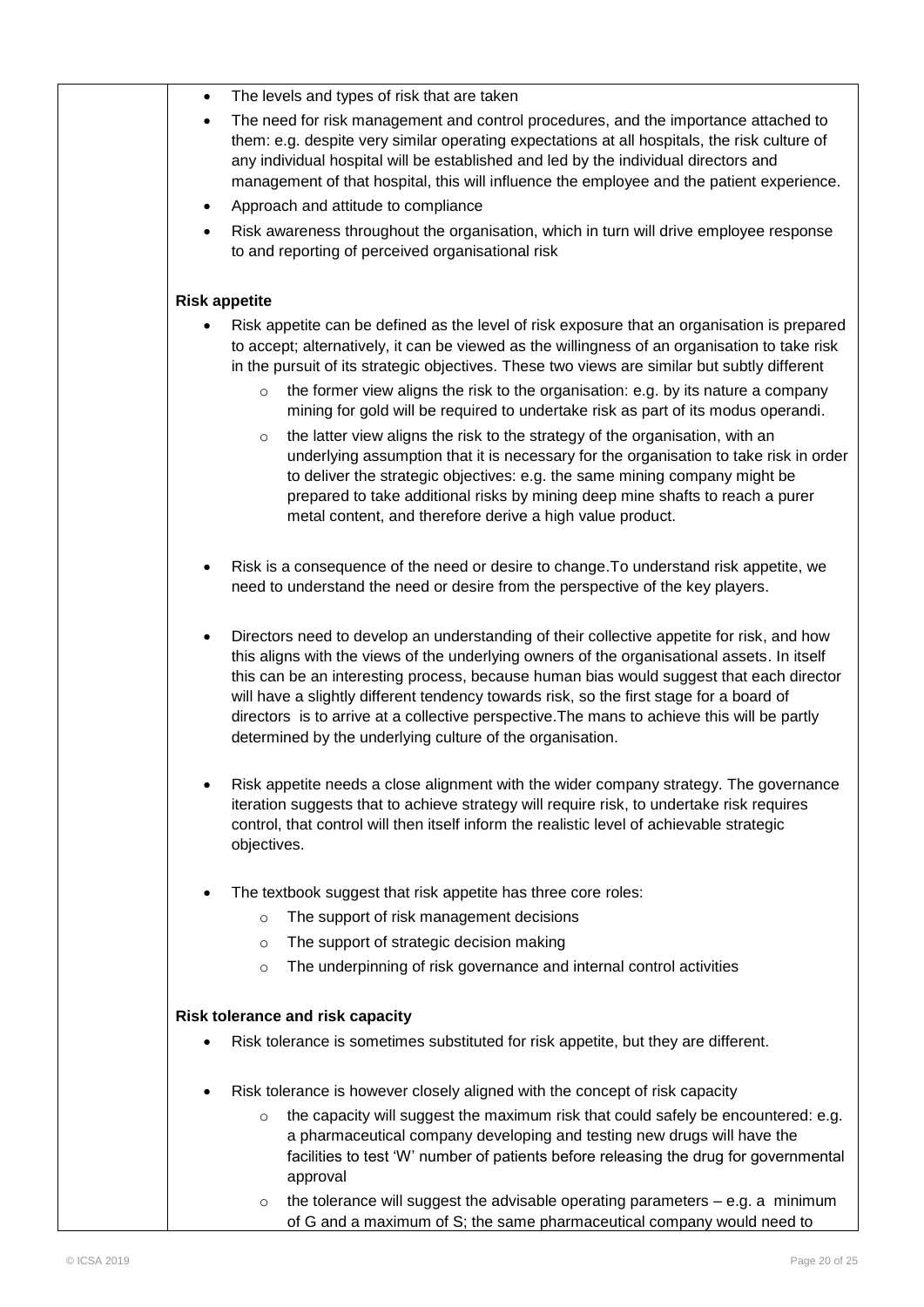| have tested 'G' number of patients as a minimum before seeking approval but<br>knows that the testing authority would be happier if they had tested 'S' number fo<br>patients                                                                                                                                                 |
|-------------------------------------------------------------------------------------------------------------------------------------------------------------------------------------------------------------------------------------------------------------------------------------------------------------------------------|
| Risk appetite is the need or desire to take risk, risk tolerance is the levels to which risk<br>can or must be taken to maintain a viable business.                                                                                                                                                                           |
| Risk tolerance is usually measured through the use of metric measures. These apply on<br>both sides of the risk dimension from a tolerance perspective. An organisation will have a<br>minimum level of activity below which it must not fall and will have a maximum level of<br>activity above which it should not operate. |
| For example, in a manufacturing business there will be a minimal level of continuing<br>orders that will be required to maintain the business, but there will also be a maximum<br>number of orders that the capacity of the business can handle.                                                                             |
| Tolerance reporting is often linked to a Red Amber Green (RAG) approach where the<br>boundary between the red and amber on both sides of a commercial projection is seen as<br>the tolerance limit. Beyond those limits the risk can accelerate and cause long-term<br>damage.                                                |

| Level                          | <b>Mark</b> | <b>Descriptor</b>                                                                                                                                                                                                                                                                                                                                                                                                                                                                                                                                                                                                                                                                                                                                                                        |
|--------------------------------|-------------|------------------------------------------------------------------------------------------------------------------------------------------------------------------------------------------------------------------------------------------------------------------------------------------------------------------------------------------------------------------------------------------------------------------------------------------------------------------------------------------------------------------------------------------------------------------------------------------------------------------------------------------------------------------------------------------------------------------------------------------------------------------------------------------|
|                                | 0           | No rewardable material.                                                                                                                                                                                                                                                                                                                                                                                                                                                                                                                                                                                                                                                                                                                                                                  |
| Level 1 (Fail)                 | $1 - 12$    | The answer attempts to differentiate between the three risk aspects identified<br>$\bullet$<br>in the question, but only provides a surface-level discussion.<br>The answer demonstrates limited understanding of risk appetite, risk<br>$\bullet$<br>tolerance or risk culture.<br>There is little or no understanding of the three risk aspects shown and no<br>$\bullet$<br>examples are given.                                                                                                                                                                                                                                                                                                                                                                                       |
| Level 2 (Pass)                 | $13 - 16$   | The answer differentiates well between the three risk aspects identified in the<br>$\bullet$<br>question, showing an understanding of how they are different.<br>The answer demonstrates a good understanding of understanding of risk<br>$\bullet$<br>appetite, risk tolerance or risk culture. The answer illustrates clarity of thought<br>as to how and why these aspects are essential perspectives in effective risk<br>management.<br>The answer shows a good understanding of the three risk aspects and<br>$\bullet$<br>includes examples.                                                                                                                                                                                                                                      |
| Level 3<br>(Merit/Distinction) | $17 - 25$   | The answer provides a clear differentiation between the three risk aspects<br>$\bullet$<br>identified in the question, enhancing this through either example or direct<br>comparison between the different approaches.<br>The answer demonstrates a clear in-depth understanding of risk appetite, risk<br>$\bullet$<br>tolerance or risk culture. The answer include commentary as to when, how<br>and why an organisation might use one or more of the different strategic<br>pathways for development. The answer has been enhanced through<br>developing the case-study scenario potential or through reference to other<br>external organisations.<br>There is a clear and detailed discussion of the three risk aspects; further<br>$\bullet$<br>enhanced by appropriate examples. |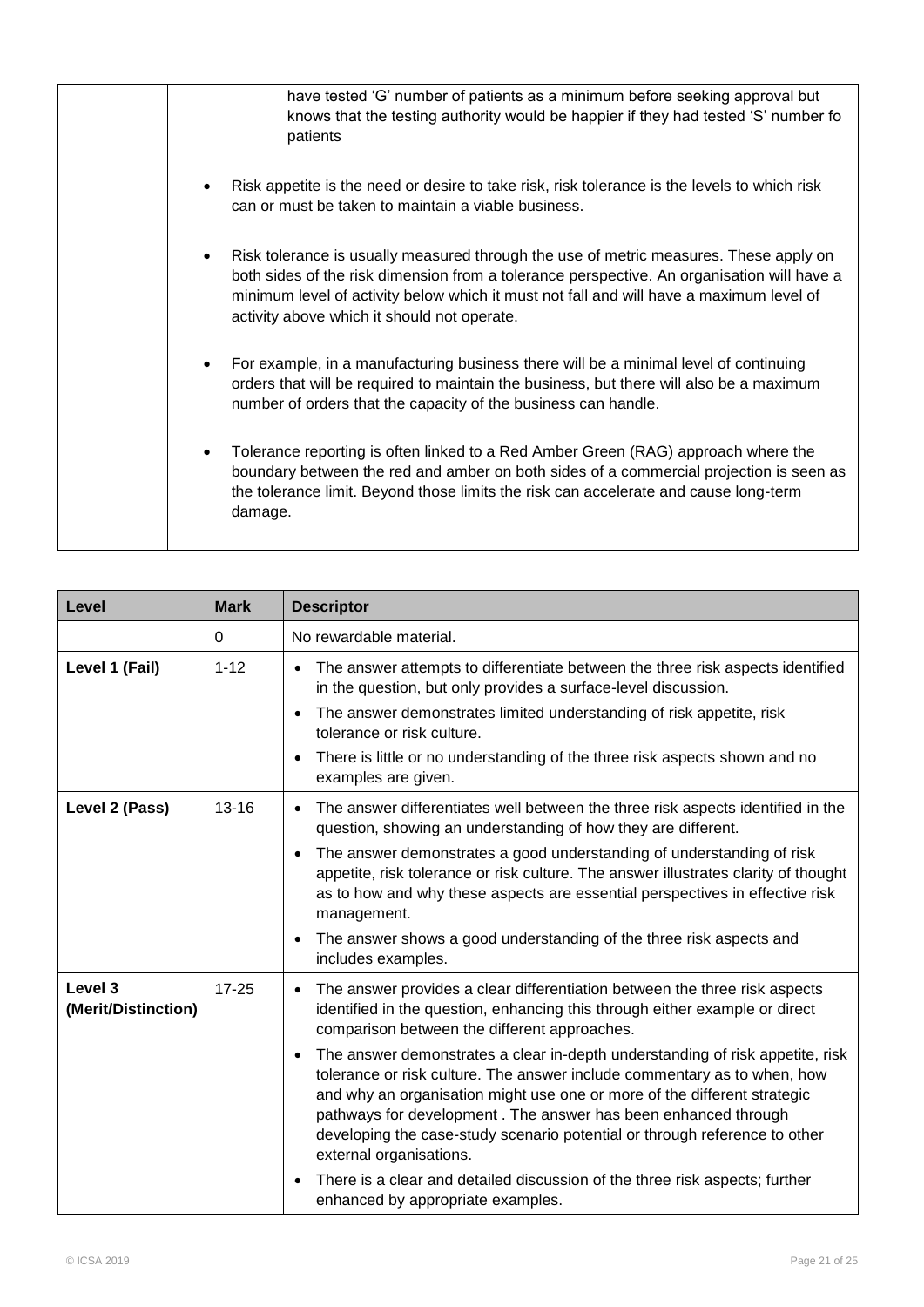| <b>Question</b><br>number | <b>Indicative content</b>                                                                                                                                                                                                                                                                                                                                                                                                                                                                                                                                                                                                                                                                                                                                 |  |  |  |
|---------------------------|-----------------------------------------------------------------------------------------------------------------------------------------------------------------------------------------------------------------------------------------------------------------------------------------------------------------------------------------------------------------------------------------------------------------------------------------------------------------------------------------------------------------------------------------------------------------------------------------------------------------------------------------------------------------------------------------------------------------------------------------------------------|--|--|--|
| 6<br>25 marks             | Answers need to show that risk is viewed as part of the underpinning structure for directors to<br>deliver effective governance. In the UK Corporate Governance Code this is evidenced in Principle<br>O which states                                                                                                                                                                                                                                                                                                                                                                                                                                                                                                                                     |  |  |  |
|                           | "The board should establish procedures to manage risk, oversee the internal control framework,<br>and determine the nature and extent of the principal risks the company is willing to take in order to<br>achieve its long-term strategic objectives."                                                                                                                                                                                                                                                                                                                                                                                                                                                                                                   |  |  |  |
|                           | There are many different ways in which this question could be answered, but to score good marks a<br>student must be able to show a robust and through understanding of the relationship between risk<br>and governance, and be able to recognise that the UK exists as one, but not the only model of<br>governance, and further that in the UK our required approach to governance and risk is increasingly<br>driven by the need to have a sound awareness of stakeholder expectations.                                                                                                                                                                                                                                                                |  |  |  |
|                           | It is not expected that students will include any significant detail of non-UK corporate governance<br>and risk approaches, but that they will simply identify a few key points so differentiation.                                                                                                                                                                                                                                                                                                                                                                                                                                                                                                                                                       |  |  |  |
|                           | Answers could include the following content:                                                                                                                                                                                                                                                                                                                                                                                                                                                                                                                                                                                                                                                                                                              |  |  |  |
|                           | FRC guidance and control                                                                                                                                                                                                                                                                                                                                                                                                                                                                                                                                                                                                                                                                                                                                  |  |  |  |
|                           | In the UK corporate governance oversight currently rests with the Financial Reporting Council,<br>although this non-statutory (member-led) organisation is in the process of being replaced by a<br>regulatory organisation, reporting directly to the UK Government (NB possible name change to the<br>Audit, Reporting and Governance Authority (ARGA)). As suggested above the core guidance<br>around the alignment of risk with governance is covered in Principle O of the UK Corporate<br>Governance Code, although there are, of course, many other mentions of risk throughout the<br>various pieces of guidance.                                                                                                                                |  |  |  |
|                           | Effective governance under Principle O could be interpreted as:                                                                                                                                                                                                                                                                                                                                                                                                                                                                                                                                                                                                                                                                                           |  |  |  |
|                           | <b>Strategy</b> – what are we trying to achieve?<br>Risk - how far can we risk the assets and reputation of the organisation to get there?<br><b>Control</b> – how do we know, as directors, what is happening in the daily operation of the<br>organisation?                                                                                                                                                                                                                                                                                                                                                                                                                                                                                             |  |  |  |
|                           | The UK comply or explain principle                                                                                                                                                                                                                                                                                                                                                                                                                                                                                                                                                                                                                                                                                                                        |  |  |  |
|                           | Corporate governance in the UK is built around the principle of 'comply or explain' The FRC Code<br>obtains its validity through its adoption by the London Stock Exchange as a code of practice which<br>it expects companies listed on its markets to adhere to. Such listed companies are expected to be<br>able to demonstrate, and state in their annual report and accounts, that they comply with all<br>aspects of the code. Where they do not think certain aspects of the code are appropriate to their<br>particular organisation and its structure, they are able to explain how and why they are differing<br>from the Code. It is then, generally, a matter of whether their market investors deem this to be<br>appropriate or sufficient. |  |  |  |
|                           | Risk and the UK Corporate Governance Code 2018                                                                                                                                                                                                                                                                                                                                                                                                                                                                                                                                                                                                                                                                                                            |  |  |  |
|                           | In addition to Principle O stated above there are two further main expectations                                                                                                                                                                                                                                                                                                                                                                                                                                                                                                                                                                                                                                                                           |  |  |  |
|                           | The board should establish formal and transparent policies and procedures to ensure the<br>$\bullet$<br>independence and effectiveness of internal and external audit functions and satisfy itself on<br>the integrity of financial and narrative statements. <sup>7</sup>                                                                                                                                                                                                                                                                                                                                                                                                                                                                                |  |  |  |
|                           | The board should present a fair, balanced and understandable assessment of the company's                                                                                                                                                                                                                                                                                                                                                                                                                                                                                                                                                                                                                                                                  |  |  |  |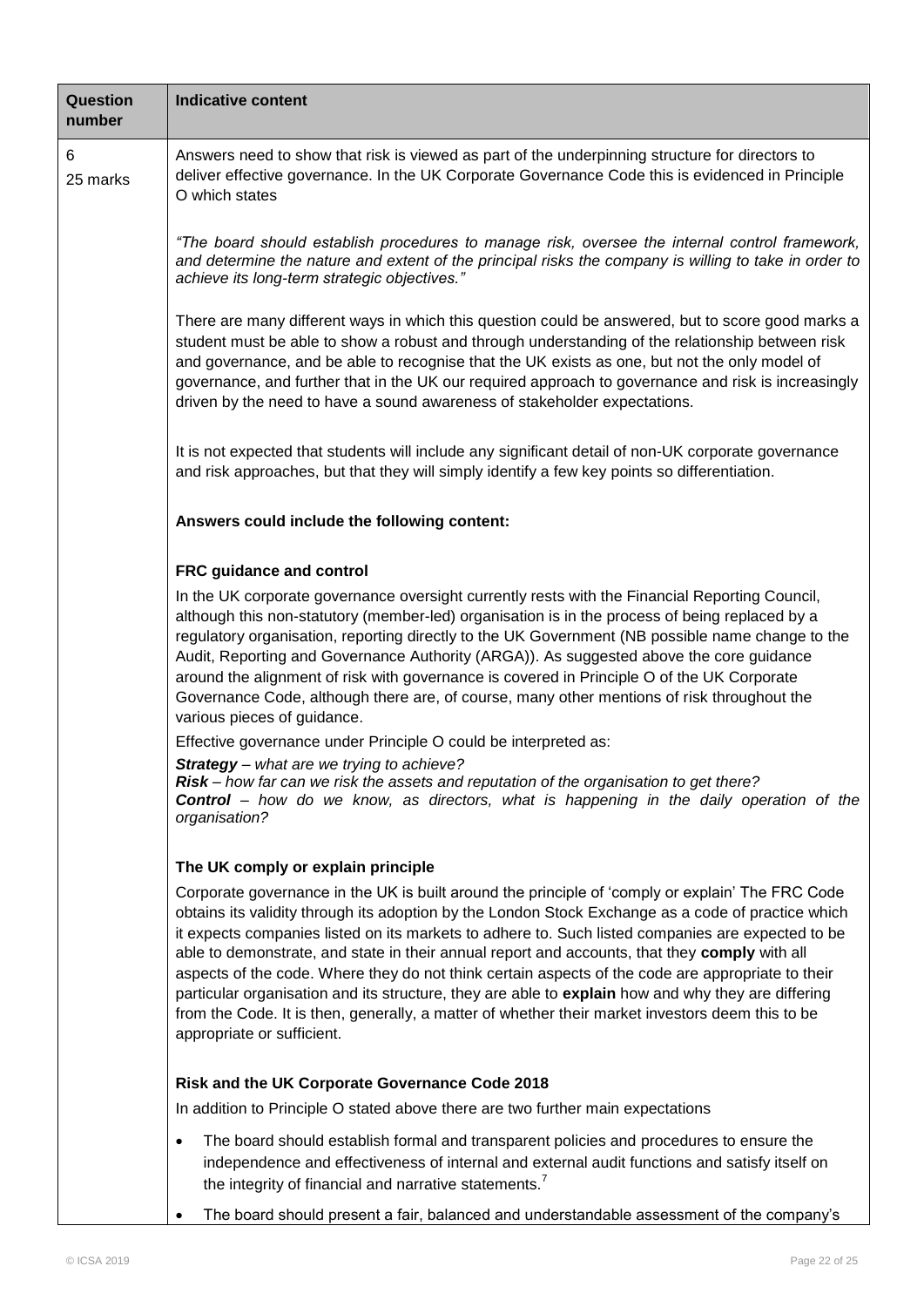position and prospects.

and further that

- The board should carry out a robust assessment of the company's emerging and principal risks. The board should confirm in the annual report that it has completed this assessment, including a description of its principal risks, what procedures are in place to identify emerging risks, and an explanation of how these are being managed or mitigated. (Provision 28 of UK Corporate Governance Code 2018)
- The board should monitor the company's risk management and internal control systems and, at least annually, carry out a review of their effectiveness and report on that review in the annual report. The monitoring and review should cover all material controls, including financial, operational and compliance controls. (Provision 29 of UK Corporate Governance Code 2018)

This underpins the robust approach that the UK take to the relationship between corporate governance and risk.

#### **The UK stakeholder approach**

A core aspect of "governance" which has now entered the law in the UK is that of stakeholder awareness and transparency as to how a company is taking notice of the rights and expectations of its various stakeholders.

**The risk to directors here is that the governance within their organisation does not correctly fulfil all of the (now) statutory requirements and they could find themselves personally liable. Each director should know the details of section 172 Companies Act 2006 to ensure that their personal risk as a director is appropriately mitigated through**

- **robust boardroom discussion and challenge**
- **the new required reporting for companies classed as a Large Company under Companies Act 2006**

A reminder of section 172 CA 2006

*"A director of a company must act in the way he considers, in good faith, would be most likely to promote the success of the company for the benefit of its members as a whole and in doing so have regard (amongst other matters) to:*

- *a) the likely consequences of any decision in the long term,*
- *b) the interest of the company"s employees,*
- *c) the need to foster the company"s business relationships with suppliers, customers and others,*
- *d) the impact of the company"s operations on the community and the environment*
- *e) the desirability of the company maintaing a reputation for high standards of business conduct, and*
- *f) the need to act fairly as between members of the company"*

The Companies (Miscellaneous Reporting) Regulations 2018 have added the following section into the Companies Act 2006:

#### **s414CZA**

*"A strategic report for a financial year of a company must include a statement (a "section 172(1) statement") which describes how the directors have had regard to the matters set out in section 172(1)(a) to (f) when performing their duty under section 172"*

This is applicable to all "large companies as defined under the Act asone that satisfies 2 out of 3 of the following criteria:

- a turnover of more than £36million
- a balance sheet of more than £18million
- more than 250 employees

For the first time, directors of a significantly larger number of limited companies, not just the listed sector, now have a serious narrative reporting requirement – what is it that we do to comply with the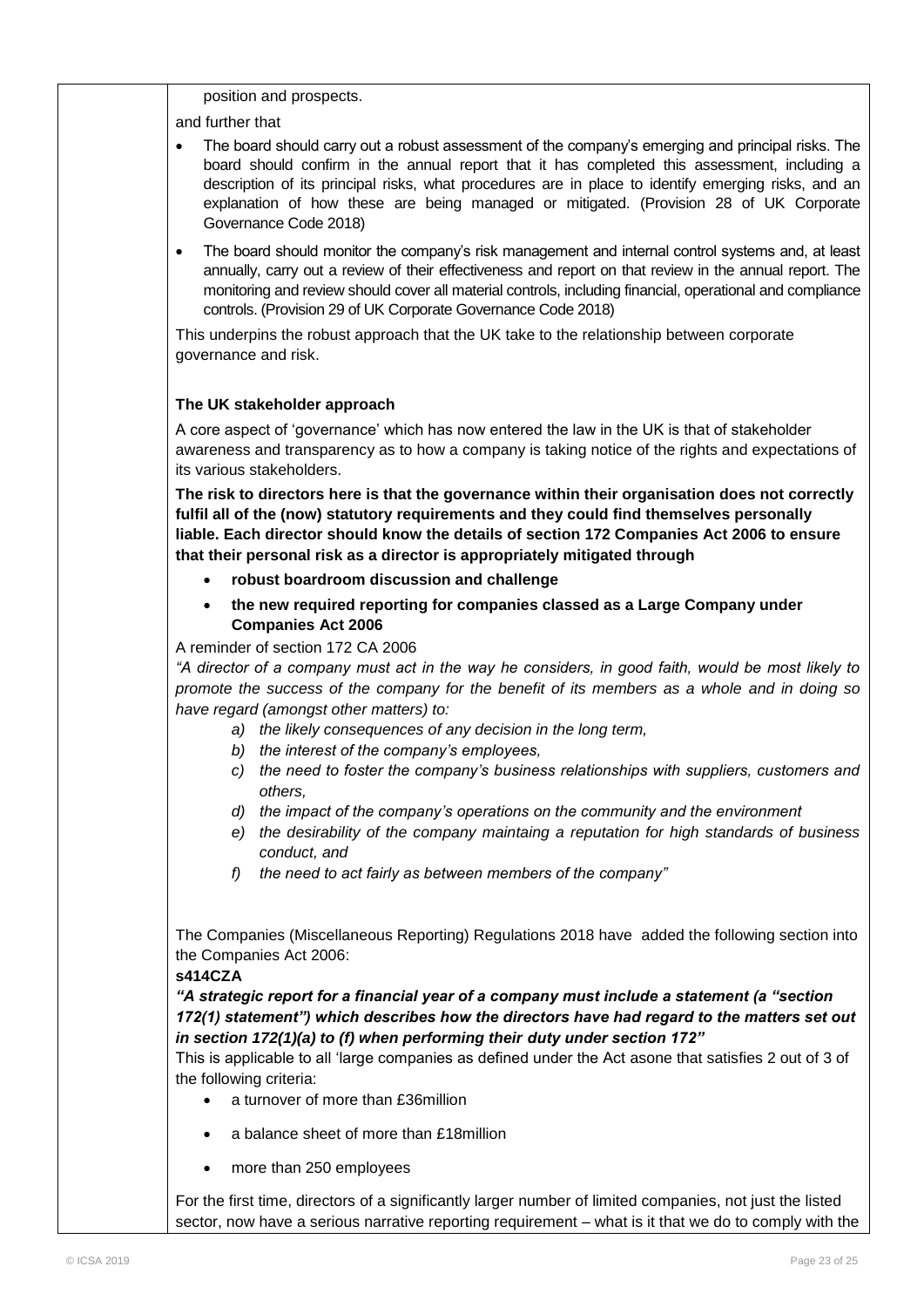| stakeholder expectations, and how can we evidence it, what is the risk if we fail to comply with this<br>expectation?                                                                                                                                                                                                                                                                                                                                            |
|------------------------------------------------------------------------------------------------------------------------------------------------------------------------------------------------------------------------------------------------------------------------------------------------------------------------------------------------------------------------------------------------------------------------------------------------------------------|
| Other jurisdictions and different approaches                                                                                                                                                                                                                                                                                                                                                                                                                     |
| In Russia, Ivan will have been used to a corporate law structure regulated by the Civil Code<br>of the Russian Federation. There is no specific regulation on corporate governance within<br>Russia, but there are similar expectations around the behaviour of the various people<br>involved within the corporate structure, but there is no mandatory reporting on social,<br>environmental and ethical issues.                                               |
| Irish corporate governance regulations are very similar to those in the UK and their<br>$\bullet$<br>regulations for companies listed on the Irish Stock Exchange are included in the Irish<br><b>Corporate Governance Annex</b>                                                                                                                                                                                                                                 |
| Across Europe it has been challenging for different countries to develop a robust<br>$\bullet$<br>consistency, however one key point of difference is the composition of boards. In the UK<br>we have a 'unitary' board structure, whereas countries like Germany have a 'dual' board<br>structure comprising of a management board that reports to the supervisory board. The<br>latter consists of external directors who are accountable to the shareholders. |
| Some common aspects of risk and governance drive across Europe are<br>$\bullet$                                                                                                                                                                                                                                                                                                                                                                                  |
| The need for independent directors<br>$\circ$                                                                                                                                                                                                                                                                                                                                                                                                                    |
| Enhanced disclosure requirements<br>$\circ$                                                                                                                                                                                                                                                                                                                                                                                                                      |
| Encouragement of taking a long-term view of sustainability and moving away from<br>$\circ$<br>a short-term profit-only vision.                                                                                                                                                                                                                                                                                                                                   |
| The World Bank has encouraged countries to focus on the promotion of transparency and<br>$\bullet$<br>accurate financial reporting, together with an improvement in the governance of state-<br>owned enterprises.                                                                                                                                                                                                                                               |
| Rather than just continue this list in the sample answer, suffice to say that students who correctly<br>mention one or two different regimes will be providing sufficient evidence of their understanding the<br>UK way is not the only way!                                                                                                                                                                                                                     |

| Level          | <b>Mark</b> | <b>Descriptor</b>                                                                                                                                                                                              |
|----------------|-------------|----------------------------------------------------------------------------------------------------------------------------------------------------------------------------------------------------------------|
|                | $\Omega$    | No rewardable material.                                                                                                                                                                                        |
| Level 1 (Fail) | $1 - 12$    | The answer provides only a basic definition and explanation of how<br>governance and risk are aligned within the UK regulatory environment.<br>The answer demonstrates a limited understanding of UK corporate |
|                |             | governance and the risk dimension.                                                                                                                                                                             |
|                |             | The answer makes few or no links between theory and practice.                                                                                                                                                  |
|                |             | The answer fails to mention any other corporate governance regimes and/or<br>practices.                                                                                                                        |
| Level 2 (Pass) | $13 - 16$   | The answer provides a reasonable definition and explanation of how<br>governance and risk are aligned within the UK regulatory environment.                                                                    |
|                |             | The answer demonstrates a good understanding of UK corporate governance<br>٠<br>and the risk dimension.                                                                                                        |
|                |             | The answer makes links between theory and practice.                                                                                                                                                            |
|                |             | The answer discusses a non-UK corporate governance regime and/or<br>practice.                                                                                                                                  |